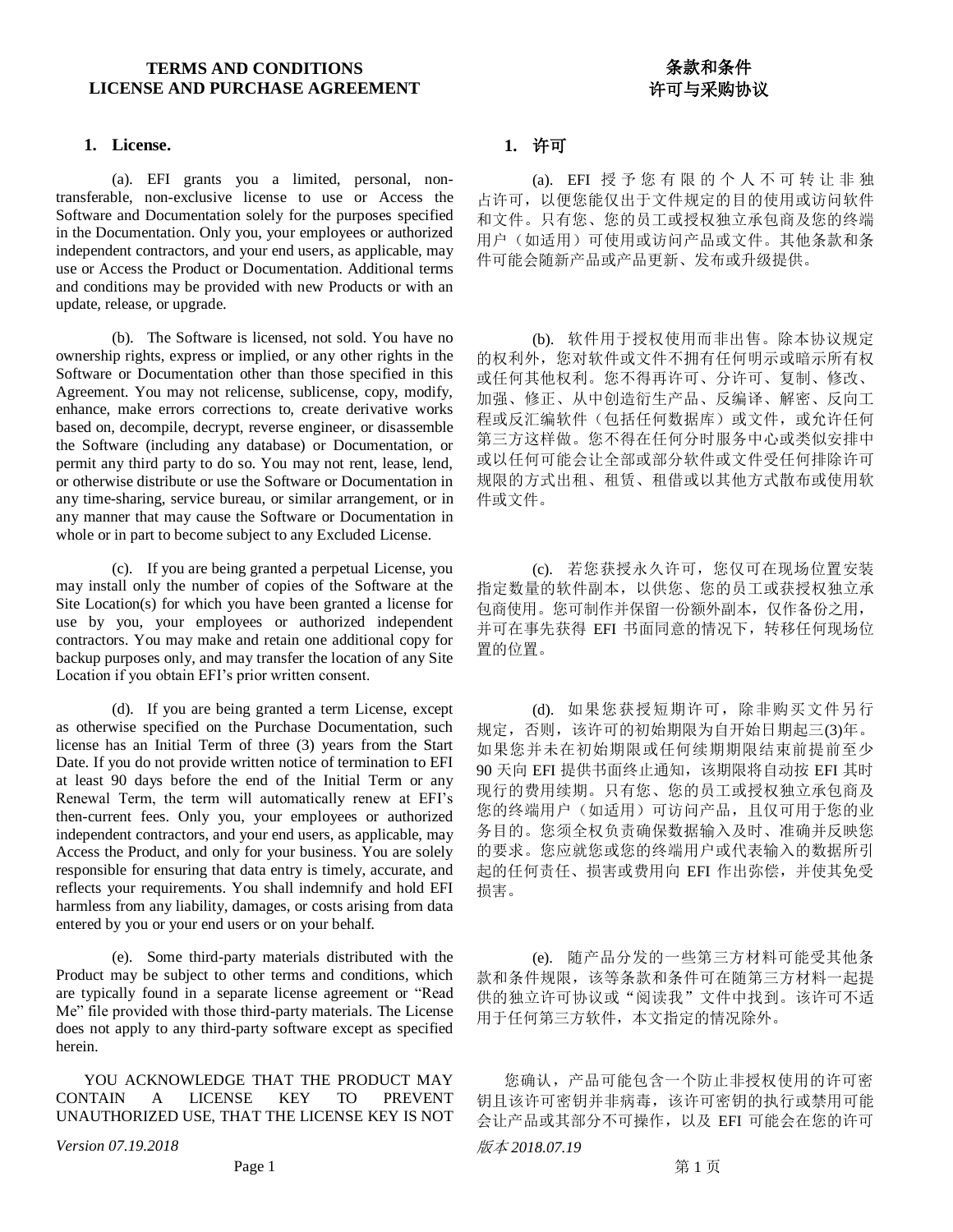A VIRUS, THAT EXECUTION OR DEACTIVATION OF THE LICENSE KEY MAY RENDER THE PRODUCT OR A PORTION OF IT INOPERABLE, AND THAT EFI MAY EXECUTE OR DEACTIVATE THE LICENSE KEY UPON TERMINATION OF YOUR LICENSE. YOU FURTHER ACKNOWLEDGE AND AGREE THAT, IF THE LICENSE KEY IS EXECUTED OR DEACTIVATED AS SPECIFIED IN THIS AGREEMENT, YOU MAY BE OBLIGATED TO PAY EFI'S THEN-CURRENT FEE TO REACTIVATE THE PRODUCT, PLUS ANY OTHER APPLICABLE FEES.

### **2. Installation and Professional Services. 2.** 安装与专业服务

(a). Installation. Unless specified in the Purchase Documentation, the installation and implementation of the Product is your exclusive responsibility. EFI has no responsibility to modify the Product to cause it to function or operate on any particular hardware system, configuration, or platform or with any other software.

(b). Professional Services. You may purchase Professional Services from EFI, and statement(s) of work may be created to more fully describe the scope, duration, and/or fees for the Professional Services and shall be governed by this Agreement. All pre-paid Professional Services must be used within twenty-four (24) months of the Start Date.

(c). Compensation and Expenses. On-site Professional Services days are based on a standard 8-hour work day. Additional hours will be billed at EFI's then-current applicable rate unless a different rate is mutually agreed to by the parties. Customer shall reimburse EFI for all reasonable out-of-pocket expenses (including travel, lodging and meals) incurred in connection with on-site Services session(s). Professional Services scheduled and/or performed (i) during after-hours on a weekday or (ii) on a Saturday will be invoiced at 150% of EFI's then-current Professional Services Fees. Professional Services scheduled and/or performed on a Sunday or a government-recognized holiday will be invoiced at 200% of EFI's then-current Professional Services Fees.

### **3. Hosted Solutions. 3.** 托管解决方案

If EFI or its designated third-party providers are hosting the Software, the following additional terms and conditions apply:

(a). EFI or its designated provider will provide those services necessary to allow you Access, including a password(s).

(b). Data Entry. All data generated by and through your Access will reside on servers of EFI or its third party providers.

*Version 07.19.2018* 版本 *2018.07.19* (c). Password Security. You are solely responsible for (i) ensuring that only authorized individuals have access to passwords to Access the Product, (ii) assigning roles and authority levels for your Access, (iii) the conduct of individuals with Access, and (iv) maintaining the confidentiality and integrity of passwords and authority levels. You shall

终止时执行或禁用该许可密钥。您进一步确认并同意,若 该许可密钥如本协议所述被执行或禁用,您则有义务向 EFI 支付重新激活产品所需的其时现行费用及任何其他适 用费用。

(a). 安装。除非采购文件中另有规定,否则,安 装和实施产品是您的专有责任。EFI 概无责任修改产品, 以使其在任何特定硬件系统、配置或平台上或与任何其他 软件一起运作或运行。

(b). 专业服务。您可从 EFI 处购买专业服务,并 可创建工作说明书,以更详细地描述专业服务的范围、期 限和/或费用,该工作说明书应受本协议管辖。所有预付费 专业服务必须在自开始日期起计二十四(24)个月内使用。

(c). 报酬和费用。现场专业服务天数基于标准的 8 小时工作日厘定。额外的工时将按 EFI 其时现行的费率 收费,除非双方议定不同的费率。对于 EFI 就现场服务招 致的所有合理的现付开支(包括差旅及食宿开支), 客户 应向 EFI 作出偿付。在(i)工作日下班时间之后或(ii)星期六 安排及/或执行的专业服务将按 EFI 其时现行的专业服务费 的 150%收费。在星期日或法定假期安排及/或执行的专业 服务将按 EFI 其时现行的专业服务费的 200%收费。

若 EFI 或其指定第三方提供商托管软件,则下列 附加条款和条件将适用:

(a). EFI 或其指定提供商将为您提供访问软件所 需的所有必要服务,包括密码。

(b). 数据输入。所有由和通过您的访问生成的数 据都将存储在 EFI 或其第三方提供商的服务器上。

(c). 密码安全。您须全权负责 (i) 确保只有授权人 员方可获取访问产品的密码,(ii) 为您的访问分配角色和权 限级别,(iii) 拥有访问权的人员的行为及(iv) 维护密码和 权限级别的机密性和完整性。您应就您未遵守本条规定所 引起的任何责任、损害或费用向 EFI 作出弥偿,并使其免

Page 2 and  $\hat{a}$   $\hat{b}$   $\hat{c}$   $\hat{c}$   $\hat{d}$   $\hat{d}$   $\hat{d}$   $\hat{d}$   $\hat{d}$   $\hat{d}$   $\hat{d}$   $\hat{d}$   $\hat{d}$   $\hat{d}$   $\hat{e}$   $\hat{d}$   $\hat{e}$   $\hat{d}$   $\hat{e}$   $\hat{e}$   $\hat{e}$   $\hat{e}$   $\hat{e}$   $\hat{e}$   $\hat{e}$   $\hat{e}$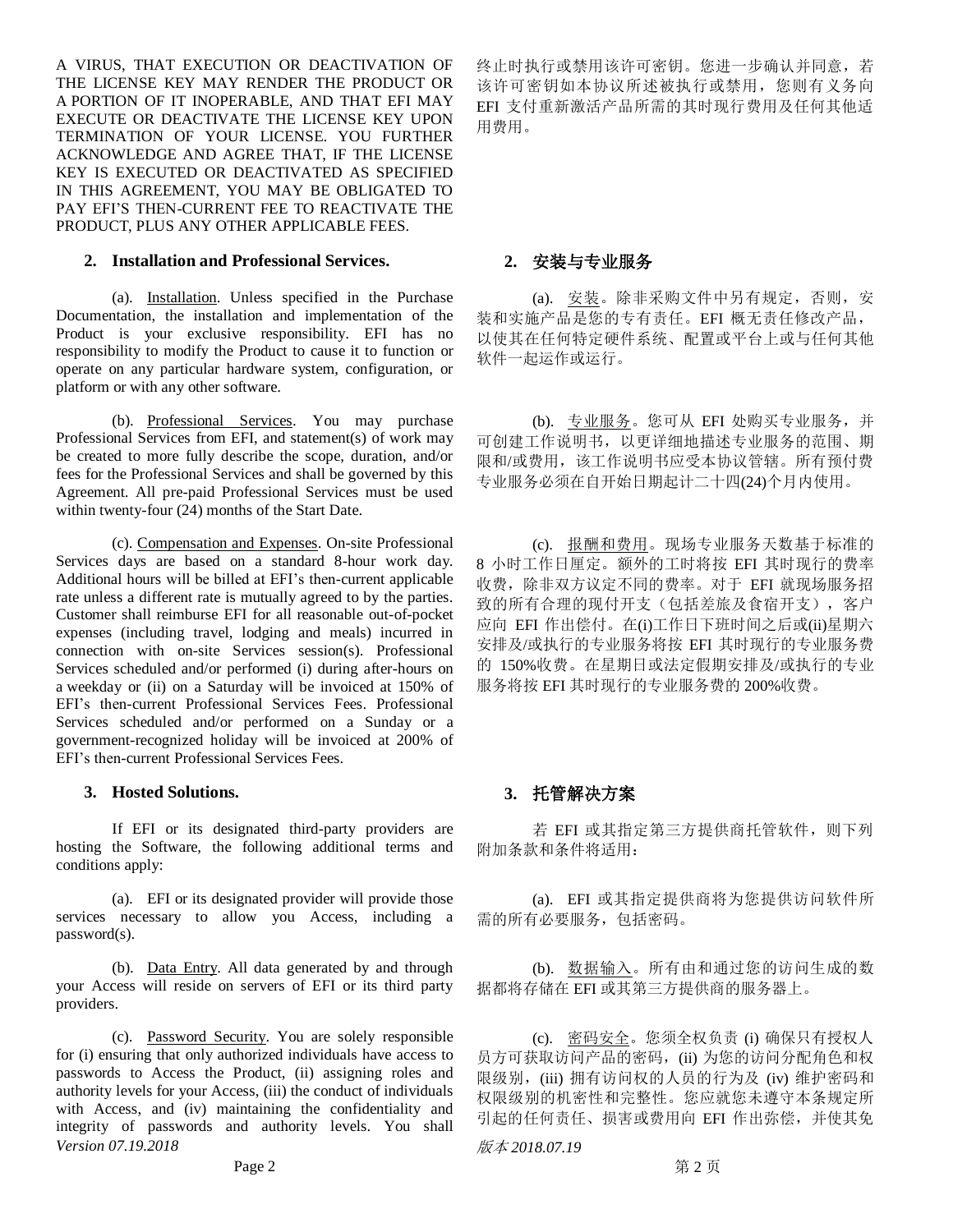indemnify and hold EFI harmless from any liability, damages, or costs arising from your failure to comply with this Section.

(d). Scheduled Downtime. Downtime is required from time-to-time for regular maintenance of the technology that supports the Product. EFI will use commercially reasonable efforts to perform scheduled downtime outside normal business hours.

(e). Unexpected Outages. EFI will use commercially reasonable efforts to avoid unexpected outages and to restore Access as soon as possible. If you do not have Access for more than two (2) consecutive hours within any 24-hour period because of an unexpected outage caused by EFI, you may request credit for one day of the applicable fees (based on an average of that month's invoice). THIS IS YOUR SOLE AND EXCLUSIVE REMEDY AND EFI'S ENTIRE LIABILITY FOR UNSCHEDULED DOWNTIME OR OUTAGES, AND EFI WILL NOT BE LIABLE FOR ANY DAMAGES RELATED TO ANY UNSCHEDULED DOWNTIME OR OUTAGES.

(f). Self-Hosting. You at all times retain the right to self-host the Product from another location and, if you are being granted a term license, continue to pay the Term License Fees for the Software. Any Professional Services performed by EFI in migrating a hosted solution to a self-hosted solution shall be billable at EFI's standard rates.

### **4. Fees and Payments. 4.** 费用和付款

(a). You agree to pay all applicable Fees. (a). 您同意支付所有适用费用。

(b). Title and risk of loss for any media or hardware for the Product transfers to you at EFI's designated manufacturing plant(s) or warehouse(s). If the Product is delivered electronically, risk of loss shall transfer to you upon when the Product or Access is made available to you.

## **5. Product Maintenance. 5.** 产品维护

(a). Subject to your timely payment of all applicable Fees, EFI or its designated provider will provide you with Maintenance for the Product. Maintenance terms automatically renew unless cancelled by either party with written notice at least 30 days before the renewal date.

(b). You must possess a valid License to use any upgrade or update. By using an upgrade or update, your license to any previous version of the Product automatically terminates. If you (i) have an out-of-date version of the Product or (ii) are not current on Maintenance due to your failure to timely pay Maintenance Fees and wish to update your version of the Product, you must pay any unpaid fees and may be subject to additional fees to transfer or convert any old data. EFI reserves the right to discontinue Maintenance for all outof-date versions of the Product.

受损害。

(d). 预定停机。为了对支持产品的技术进行定期 维护,需要不时停机。EFI 将尽商业上合理的努力在正常 营业时间以外的时间执行预定停机。

(e). 意外停机。EFI 将尽商业上合理的努力避免意 外停机,并尽快恢复访问。若您在任何 24 小时内因 EFI 引 起的意外停机未能访问产品超过连续两 (2) 个小时,你可申 请免除一天的适用费用(按照当月发票的平均费用计算)。 这是您就非预定停机或故障获得的唯一专有补救及 EFI 的全部责任,对于与任何非预定停机或故障相关的任何损 害,EFI 概不承担任何责任。

(f). 自托管。您始终有权从其他地点对产品进行自 托管,并继续就软件支付短期许可费(若您获授短期许 可)。EFI 在将托管的解决方案迁移至自托管解决方案时提 供的任何专业服务应按 EFI 的标准费率收费。

(b). 产品的任何媒介或硬件的所有权和损失风险 从 EFI 指定制造厂或仓库转移给您。若产品以电子方式交 付,损失风险应在您获得产品或访问权后立即转移给您。

(a). 只要您及时支付所有适用费用,EFI 或其指 定制造商将为您提供产品维护服务。维护条款将自动续期, 除非任何一方在续期日期间提前至少 30 天发出书面通知要 求取消。

(b). 您必须持有有效许可证,以使用任何升级或 更新版本。通过使用升级或更新版本,您获得的产品先前 版本许可将自动终止。若您 (i) 持有的产品版本已过时或 (ii) 因您未及时支付维护费用近期未对产品进行维护且希望 更新您的产品版本,您必须支付任何未付费用,并可能需 支付额外费用,以传输或转换任何旧数据。EFI 保留停止 维护产品过时版本的权利。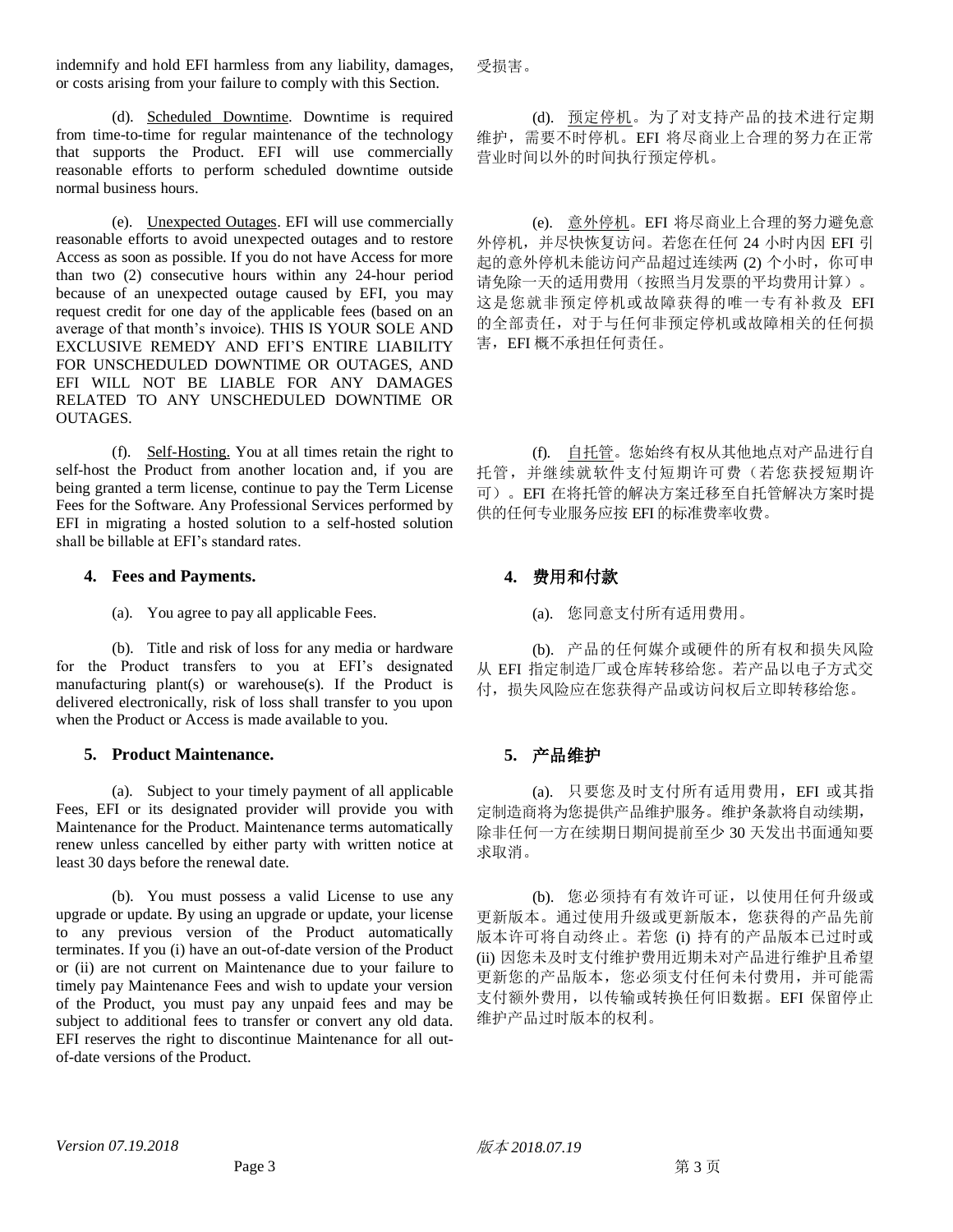### **6. Warranty and Disclaimer. 6.** 保证与免责声明

(a). Limited Warranties. EFI warrants to you that (i) EFI has the right to grant the License, (ii) subject to your timely payment of all applicable Fees, the Products as delivered to you will perform materially in accordance with EFI's thencurrent, applicable specifications if all available updates, upgrades, and bug-fixes are properly installed, and (iii) any Professional Services you purchase will be provided in good and workmanlike manner consistent with generally accepted industry standards. This warranty shall not apply to defects attributable to (A) any equipment or software not provided or approved for use by EFI, (B) any modification of the Product by you, your employees, or any third party acting on your behalf, (C) any accident, neglect, misuse, or abuse by you, your employees, or any third party acting on your behalf, or (D) exposure of the Product to conditions outside the range of environmental, power, and operating specifications provided by EFI. You must cooperate fully and promptly with EFI's attempts to identify the cause of any claimed breach of this limited warranty.

(b). Security. You agree to be solely responsible for (i) ensuring the confidentiality, security, and integrity of your network connectivity, data, and servers, (ii) preventing and bearing the risk of any loss or damage to any data on your servers, and (iii) maintaining archive and backup copies of any data.

(c). WARRANTY DISCLAIMER. EXCEPT AS SET FORTH IN THIS AGREEMENT, THE PRODUCT IS PROVIDED "AS IS." TO THE MAXIMUM EXTENT PERMITTED BY APPLICABLE LAW, THE WARRANTIES AND REMEDIES IN THIS AGREEMENT ARE EXCLUSIVE AND ARE IN LIEU OF ALL OTHER WARRANTIES AND REMEDIES, ORAL OR WRITTEN, EXPRESS OR IMPLIED. EFI, ITS SUPPLIERS, AND LICENSORS SPECIFICALLY DISCLAIM ANY OTHER WARRANTIES AND REMEDIES, INCLUDING, WITHOUT LIMITATION, THE IMPLIED WARRANTIES OF LIMITATION, THE IMPLIED WARRANTIES OF MERCHANTABILITY AND FITNESS FOR A PARTICULAR PURPOSE; ANY IMPLIED WARRANTIES ARISING FROM COURSE OF PERFORMANCE, COURSE OF DEALING, OR USAGE OF TRADE; AND ANY WARRANTIES RELATING TO SECURITY. EFI MAKES NO WARRANTY, IMPLIED OR OTHERWISE, REGARDING THE PERFORMANCE OR RELIABILITY OF ANY OTHER PRODUCTS, SERVICES, OR ANY THIRD PARTY PRODUCTS (SOFTWARE OR HARDWARE) OR SERVICES. THERE IS NO WARRANTY OR REPRESENTATION THAT THE OPERATION OF THE PRODUCT WILL BE UNINTERRUPTED, FAULT-TOLERANT, SECURE, OR ERROR-FREE, OR THAT THE PRODUCT WILL BE FREE FROM DEFECTS OR INFRINGEMENT OR VIOLATION OF ANY INTELLECTUAL PROPERTY RIGHT OF ANY THIRD PARTY. TO THE MAXIMUM EXTENT PERMITTED BY APPLICABLE LAW, YOUR SOLE AND EXCLUSIVE REMEDY, AND THE ENTIRE LIABILITY OF EFI AND ITS SUPPLIERS, RELATING TO ALL PRODUCTS, SERVICES, AND WARRANTIES SHALL BE, AT EFI'S OPTION,

(a). 有限保证。EFI 向您保证, (i) EFI 有权授予许 可,(ii) 若您及时支付所有适用的费用且所有适用的更新、 升级和漏洞修复均已正确安装,交付给您的产品将大体上 根据 EFI 其时现行的适用规范运行以及 (iii) 您购买的任何 专业服务将以符合公认的行业标准的专业方式向您提供。 该保证不得适用于由于 (A) 非 EFI 提供或未经 EFI 批准使 用的任何设备或软件、(B) 您、您的员工或代表您行事的任 何第三方对产品所作的任何修改、(C) 您、您的员工或代表 您行事的任何第三方的意外行为、疏忽、误用或滥用或 (D) 产品暴露在 EFI 提供的环境、功率和操作规范规定以外 的条件下引起的缺陷。对于 EFI 试图找出任何声称的违反 该有限保证的行为的原因,您必须及时提供全力协助。

(b). 安全。您同意全权负责 (i) 确保您的网络连 接、数据和服务器的机密性、安全性和完整性,(ii) 防止并 承担您的服务器上的任何数据丢失或损坏风险以及 (iii) 维 护任何数据的存档和备份副本。

(c). 免责声明。除本协议规定的情况外,产品均 "按原样"提供。在适用法律允许的最大范围内,本协议中 的保证和补救具有排他性,并取代其他所有口头或书面、 明示或暗示的保证和补救。EFI、其供应商和许可方明确拒 绝任何其他保证和补救,包括但不限于针对特定用途适销 性和适用性的暗示保证;履约惯例、交易惯例或商业惯例 中产生的任何暗示保证;以及任何与安全相关的保证。 对于任何其他产品、服务、或任何第三方产品(软件或硬 件)或服务的性能和可靠性, EFI 概不作任何暗示或其他 形式的保证。概未作出关于产品运行不间断、容错、安全 或无误或产品无缺陷或未侵犯或侵害任何第三方知识产权 的保证或声明。在适用法律允许的最大范围内,根据 EFI 的选择,您就所有产品、服务和保证获得的唯一补救及 EFI 及其供应商与之相关的全部责任应为 (1) 维修或更换产 品或重新履行未满足有限保证的服务, 或(2) 按未满足有 限保证的产品或服务其时现行的合理商业价值(若有)提 供退款。除本协议规定的情况外,不得退款、退货、换货 或更换。对于任何第三方硬件产品的性能或可靠性,EFI 概不作任何暗示或其他形式的保证,经允许,EFI 将通过 任何第三方向客户所作的保证。

*Version 07.19.2018* 版本 *2018.07.19*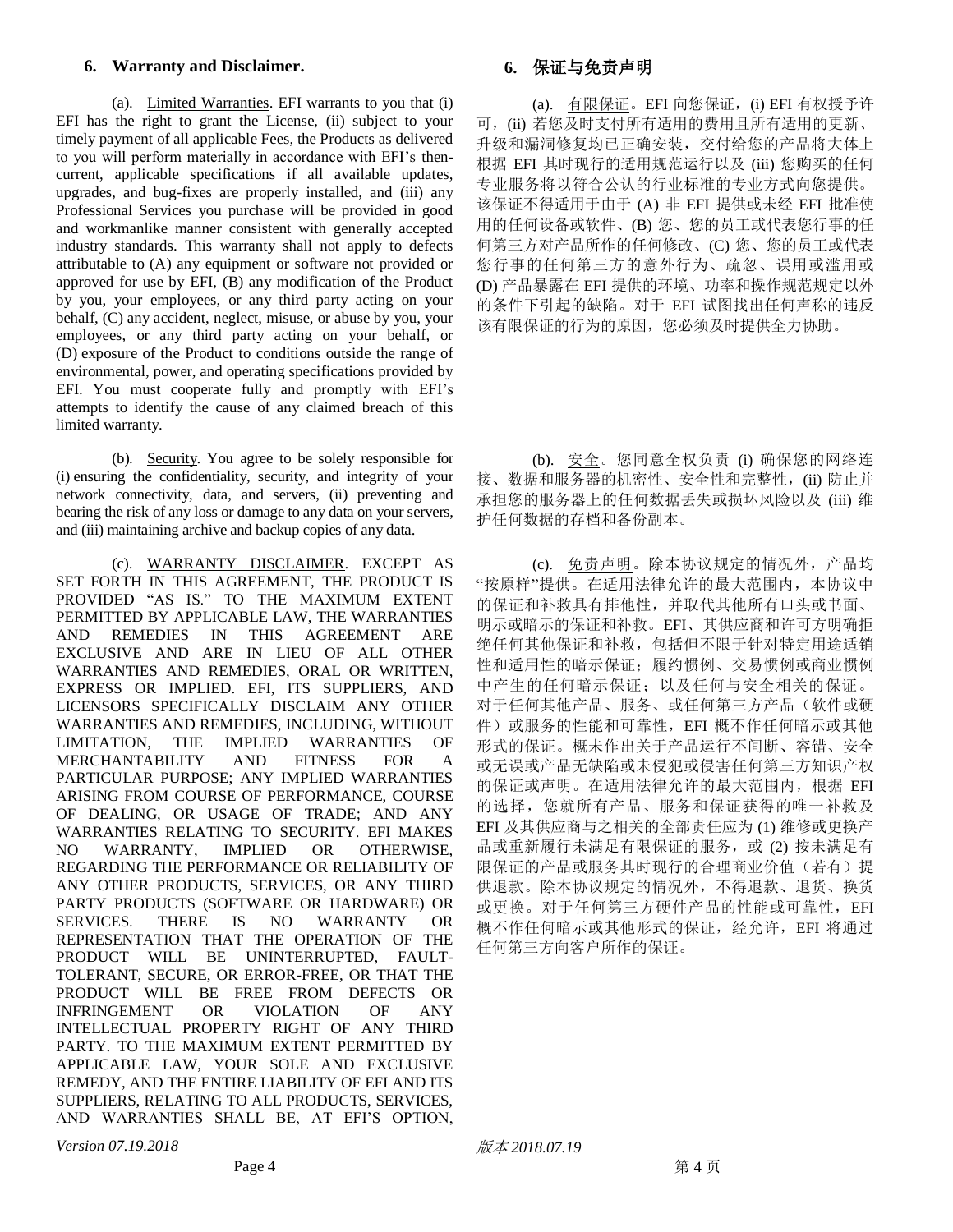(1) TO REPAIR OR REPLACE THE PRODUCT OR RE-PERFORM THE SERVICE THAT DOES NOT MEET THE LIMITED WARRANTY, OR (2) PROVIDE A REFUND OF THE THEN-CURRENT REASONABLE COMMERCIAL VALUE (IF ANY) FOR THE PRODUCT OR SERVICE THAT DOES NOT MEET THE LIMITED WARRANTY. EXCEPT AS PROVIDED IN THIS AGREEMENT, THERE SHALL BE NO REFUNDS, RETURNS, EXCHANGES, OR REPLACEMENTS. EFI MAKES NO WARRANTY, IMPLIED OR OTHERWISE, REGARDING THE PERFORMANCE OR RELIABILITY OF ANY THIRD PARTY HARDWARE PRODUCTS, AND EFI WILL PASS THROUGH ANY THIRD PARTY WARRANTY TO CUSTOMER AS PERMITTED.

## **7. Infringement Indemnification. 7.** 侵权弥偿

EFI will indemnify you from IP Claims and reimburse you for damages paid by you to the party bringing the IP Claim pursuant to a final, non-appealable judgment that the Product directly infringes any Third Party IP Rights. You agree that EFI shall be relieved of its obligations under this Section unless you notify EFI in writing within 10 business days of learning of the IP Claim, and give EFI proper and full information, assistance, and exclusive authority to defend or settle the IP Claim. If the Product or any part of it is in EFI's opinion likely to become the subject of a claim of infringement of Third Party IP Rights, or if it is adjudicatively determined that the Product or any part of it infringes Third Party IP Rights, EFI may at its option (i) obtain for you a license or right to use the Third Party IP Rights so you can continue to use the Product, or (ii) replace or modify the Product with other suitable and reasonably equivalent non-infringing technology or parts, or (iii) if it is not commercially reasonable to take the actions described in clauses (i) or (ii) in this sentence, terminate your License and, if you return the Product to EFI, refund a portion of the license fee paid by you equal to the then-current reasonable commercial value (if any) of the Product. EFI shall not be responsible, liable, or obligated to indemnify or reimburse you if the alleged infringement arises out of (i) compliance with your requirements or specifications that are outside EFI's standard specifications for the Product, (ii) any addition or incorporation to or modification of the Product at your request, (iii) any combination of the Product with any product or software not provided by EFI, or (iv) use of the Product in the practice of a process or system other than that for which it was intended. In any event as described in the preceding sentence, you shall defend and/or settle any claim brought against EFI at your own expense, and shall indemnify EFI against any costs, legal fees, other expenses, and damages required for the defense or settlement of the claim.

THE RIGHTS GRANTED TO YOU IN THIS SECTION ARE YOUR SOLE AND EXCLUSIVE REMEDIES FOR ANY ALLEGED INFRINGEMENT OF THE INTELLECTUAL PROPERTY RIGHTS OF ANY THIRD PARTY.

EFI 将就知识产权索赔向您作出弥偿,并就您根据 产品直接侵犯任何第三方知识产权的最终不得抗告判决向 提起知识产权索赔的一方所支付的赔偿金作出补偿。您同 意,除非您在获知知识产权索赔后 10 个营业日内以书面形 式通知 EFI,并向 EFI 提供抗辩或解决知识产权索赔所需 的适当、充分信息、援助和专有权力,否则 EFI 应免除其 在本条下的义务。若 EFI 认为产品或其任何部分可能引起 侵犯第三方知识产权索赔,或法院判决产品或其任何部分 侵犯第三方知识产权,EFI 可自行选择 (i) 为您获取使用第 三方知识产权的许可或权利,以便您能继续使用产品, (ii) 采用其他适当、合理等价的非侵权技术或部件更换或修 改产品,(iii) 若采取本条 (i) 或 (ii) 款所述行动在商业上不 合理,则终止您的许可,若您已将产品退还给 EFI, 则退 还您所支付的部分许可费(等价于产品其时现行的合理商 业价值(若有))。若被控侵权是由于 (i) 遵守 EFI 产品标 准规范以外的您的要求或规范、(ii) 经您的要求对产品进行 任何添加、合并或修改、(iii) 产品与非 EFI 提供的任何产 品或软件的任何组合或 (iv) 将产品用于其预期用途以外的 任何流程或系统而引起,EFI 概无责任或义务对您作出弥 偿或赔偿。在前款所述的任何情况下,您均应自费抗辩和/ 或解决任何针对 EFI 提起的索赔,并应就抗辩或解决该等 索赔所需的任何费用、法律费用、其他开支和损害赔偿向 EFI 作出弥偿。

本条款授予您的权利是您就任何被控侵犯任何第三方 知识产权享有的唯一专有补救。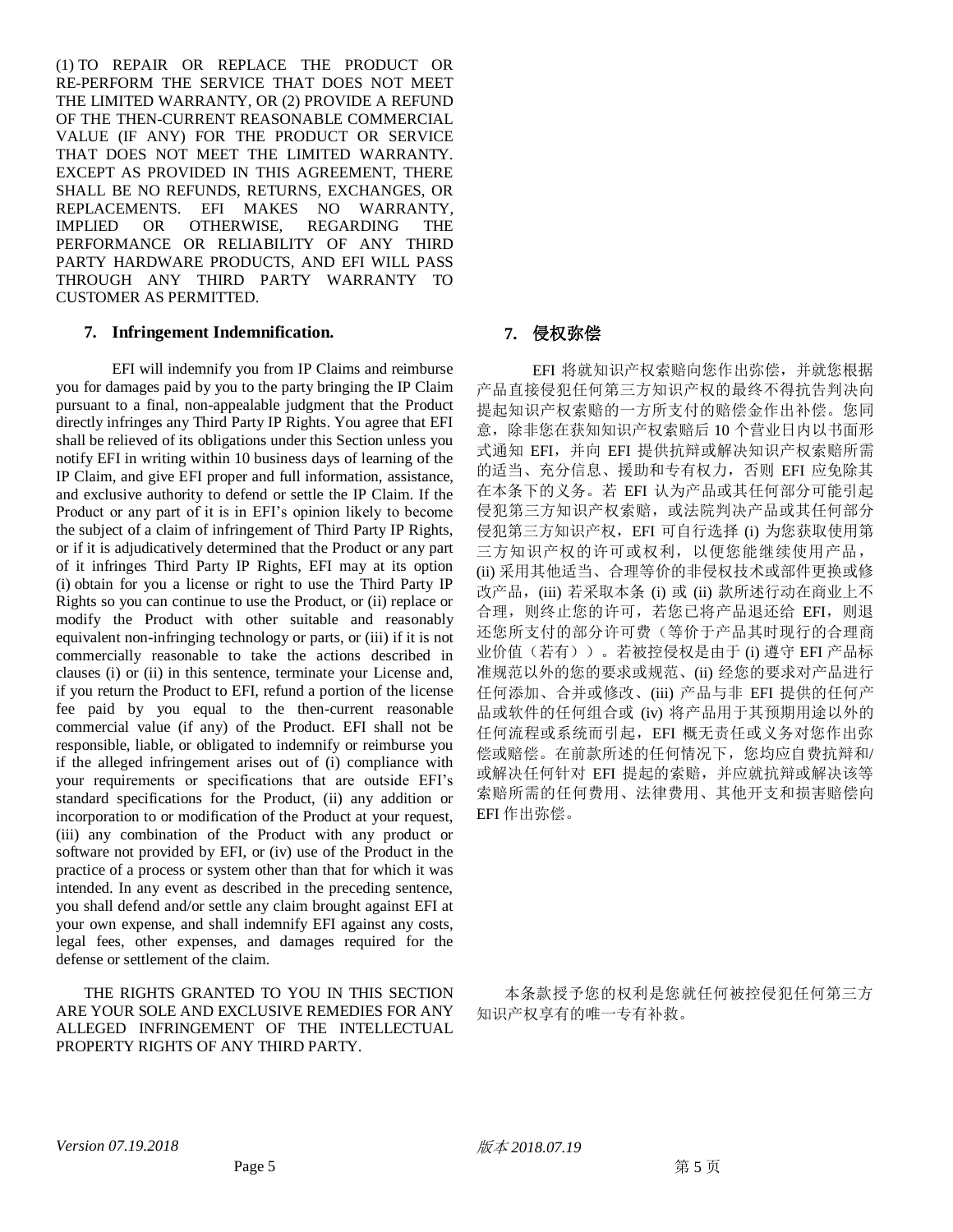TO THE EXTENT NOT PROHIBITED BY LAW, IN NO EVENT WILL EFI OR ITS SUPPLIERS OR LICENSORS BE LIABLE FOR ANY INDIRECT, SPECIAL, INCIDENTAL, CONSEQUENTIAL, RELIANCE, EXEMPLARY, OR PUNITIVE DAMAGES, HOWEVER CAUSED AND ON ANY THEORY OF LIABILITY, ARISING OUT OF THIS AGREEMENT, THE PRODUCTS, SERVICES, OR YOUR USE OF OR INABILITY TO USE OR ACCESS THE PRODUCTS OR ANY PORTION OF IT, EVEN IF ADVISED OF THE POSSIBILITY OF SUCH DAMAGES. EFI IS NOT RESPONSIBLE FOR ANY LOST PROFITS OR REVENUE, LOSS OF USE OF THE PRODUCT, LOSS OF DATA, THE COST OF RECOVERING ANY DATA, THE COST OF SUBSTITUTE SOFTWARE OR SERVICES, OR CLAIMS BY THIRD PARTIES (OTHER THAN AS DESCRIBED IN THE SECTION ON INFRINGEMENT INDEMNIFICATION). EXCEPT FOR INSTANCES INVOLVING EFI'S WILLFUL MISCONDUCT, EFI WILL NOT BE LIABLE FOR DAMAGES ARISING FROM ANY BREACH, UNAUTHORIZED ACCESS, MISUSE, OR INTRUSION RELATED TO YOUR DATA ON EFI'S OR ITS SUPPLIERS' SERVERS OR ANY NETWORK YOU USE IN CONNECTION WITH THE PRODUCT.

IN NO CASE SHALL EFI'S TOTAL LIABILITY FOR ALL CLAIMS ARISING FROM OR RELATED TO THE PRODUCTS, SERVICES, ACCESS, AND/OR THIS AGREEMENT, REGARDLESS OF THE FORM OF ACTION (WHETHER IN CONTRACT, TORT, UNDER STATUTE, OR OTHERWISE) EXCEED THE TOTAL AMOUNT OF THE FEES ACTUALLY PAID BY YOU IN THE 12 MONTHS PRECEDING THE CLAIM FOR THE EFI PRODUCT, SERVICES, OR ACCESS GIVING RISE TO THE CLAIM. YOU AGREE THAT THIS AMOUNT IS SUFFICIENT TO SATISFY THE ESSENTIAL PURPOSE OF THIS AGREEMENT, THAT THIS AMOUNT IS A FAIR AND REASONABLE ESTIMATE OF ANY LOSS AND DAMAGE LIKELY TO BE SUFFERED IN THE EVENT OF ANY WRONGFUL ACT OR OMISSION BY EFI OR ITS SUPPLIERS AND LICENSORS, AND THAT THE PRICE OF THE PRODUCT, PROFESSIONAL SERVICES, OR ACCESS REFLECTS THIS ALLOCATION OF RISK. YOU AGREE THAT THE FOREGOING LIMITATIONS OF LIABILITY AND DISCLAIMERS FORM AN ESSENTIAL ELEMENT OF THIS AGREEMENT, WITHOUT WHICH EFI WOULD NOT HAVE LICENSED OR SOLD THE PRODUCT TO YOU OR PROVIDED YOU WITH ACCESS.

BECAUSE SOME JURISDICTIONS DO NOT ALLOW SOME OR ALL OF THE EXCLUSIONS OR LIMITATIONS OF LIABILITY IN THIS AGREEMENT, SOME OR ALL OF THEM MAY NOT APPLY TO YOU.

在法律不禁止的范围内,在任何情况下,对于由本协 议、产品、服务或您对产品或其任何部分的使用或无法使 用引起的任何直接、特殊、附带、间接、信赖、示范性或 惩罚性损害(不论如何引致,亦不论基于何种责任理论), EFI 或其供应商或许可方概不负任何责任,即使其知晓可 能存在该等损害。对于任何利润或收入损失、产品的使用 损失、数据丢失、恢复任何数据的费用、替代软件或服务 的费用或第三方提起的索赔(侵权弥偿条款中所述情况除 外),EFI 概不承担任何责任。除涉及 EFI 蓄意不当行为 的情况以外,对于与您在 EFI 或其供应商服务 器上的数据或您使用的与产品有关的任何网络相关的任何 违约、非授权访问、误用或侵入所引起的损害,EFI 概不 承担任何责任。

在任何情况下,EFI 就由产品、服务、访问和/或本协议 引 起 或 与 之 相 关 的 所 有 索 赔 承 担 的 全 部 责 任 (不论采取何种行动方式(基于合约、侵权、法规或其他 形式)),均不得超过在对引起索赔的 EFI 产品、服务或 访问提出索赔前 12 个月内您所实际支付的费用总额。您同 意,该金额足以满足本协议的根本目的,该金额是对 EFI 或其供应商和许可方出现任何不当行为或疏忽的情况下可 能遭受的任何损失或损害的公平合理预估,产品、专业服 务或访问的价格反映了该风险分配。您同意,上述责任范 围和免责声明构成本协议的基本要素,没有该基本要素, EFI 就不会向您许可或出售产品或提供给您访问权。

由于一些司法管辖区不允许本协议中的全部或部分除外责 任或责任范围,因此,这些条款中的一些或全部可能并不 适用于您。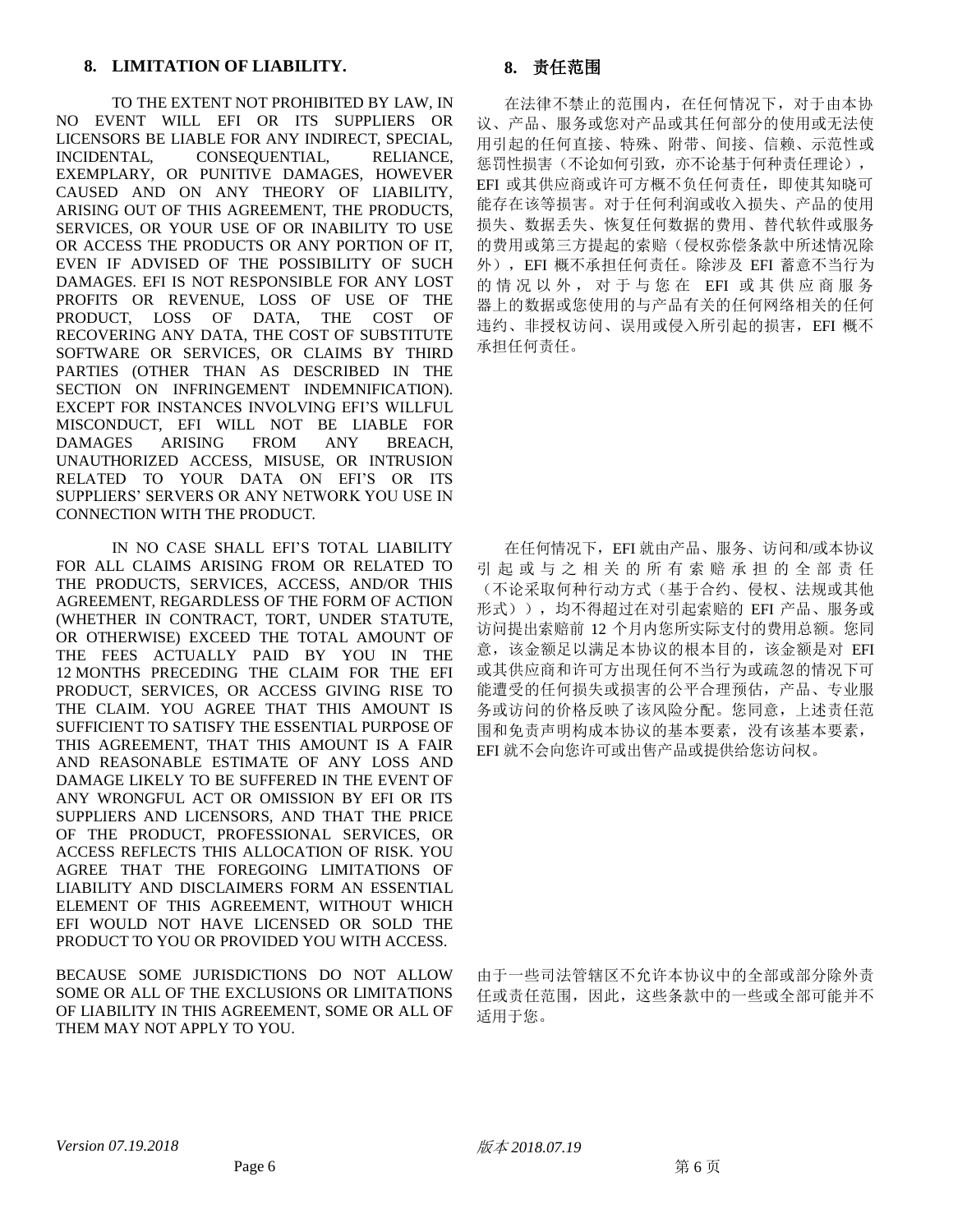# **9. Proprietary Rights & Confidential Information.**

(a). No Implied Conveyance of Proprietary Rights. The Product, Documentation, and any Work Product are the valuable, confidential, and proprietary property of EFI, its suppliers and licensors. EFI is not conveying any of its Intellectual Property Rights, except the limited rights specified in this Agreement. You must maintain and reproduce all copyright, trademark, patent, and other proprietary notices on the Product in the same form and manner as delivered by EFI.

(b). Protection of Information. You must not disclose any of EFI's Confidential Information, and must take precautions with respect to EFI's Products and Confidential Information that are at least as protective as you take to protect your own confidential information and proprietary rights of the greatest sensitivity. You must advise your employees and authorized independent contractors of the confidential and proprietary nature of the Product and EFI's Confidential Information and of the restrictions imposed by this Agreement, and confine access to the Product and EFI's Confidential Information to those individuals who need it in the ordinary course and scope of their employment or relationship with you. Except as specified in this Agreement, you may not directly or indirectly disclose any part of the Product, EFI's Confidential Information, or Documentation to any third party.

(c). Termination; Injunctive Relief. Your violation of the confidentiality obligations or of EFI's Intellectual Property Rights may cause irreparable damage that cannot be fully remedied by money damages. In the event of any actual or threatened violation, you agree that EFI will be entitled, in addition to any other remedy available to it, to (i) terminate this Agreement, retake possession of the Product, execute the License Key, and/or terminate Access, and/or (ii) obtain injunctive or other equitable relief from any court of competent jurisdiction to prevent any further violation.

(d). Use of Your Trademarks and Logos. Subject to any reasonable use guidelines, you grant EFI a non-exclusive, worldwide, royalty-free license to use Customer Marks in connection with this Agreement, for use with the Product, for promoting EFI's Products in marketing materials, print, or on-line advertising, and for identifying you as an EFI customer. You shall also secure for EFI any rights or sublicenses required for EFI's use of the trademarks or service marks of your Affiliates. EFI acknowledges that (i) Customer Marks are owned solely and exclusively by you or your Affiliates, (ii) EFI has no other rights, title, or interest in or to Customer Marks, and (iii) all use and goodwill of Customer Marks by EFI shall inure to the benefit of you and your Affiliates.

### **10. No Assignment. 10.** 不得转让

You may not assign or transfer, voluntarily, by operation of law, or otherwise, any rights under this Agreement without EFI's prior written consent, which may be withheld, delayed, or conditioned in EFI's sole discretion. Any attempted assignment or transfer without EFI's consent shall be null and void.

*Version 07.19.2018* 版本 *2018.07.19*

# **9.** 专有权利和机密信息

(a). 无隐含的专有权利转让。产品、文件和任何 工作成果都是 EFI、其供应商和许可方的宝贵、机密专有 财产。EFI 未转让其任何知识产权,本协议规定的有限权 利除外。您必须按照 EFI 交付的相同方式,维护和复制产 品上的所有版权、商标、专利和其他专有权利声明。

(b). 信息保护。您不得披露 EFI 的任何机密信 息, 对于 EFI 的产品和机密信息, 您必须至少采取如同保 护自己最敏感的机密信息和专有权利一样的保护措施。您 必须告知您的员工和授权独立承包商产品和 EFI 机密信息 的机密和所有权性质以及本协议施加的限制条件,并仅允 许日常工作中需要访问产品和 EFI 机密信息的人员根据其 职责范围及与您的关系访问产品和 EFI 机密信息。除本协 议规定的情况外,您不得直接或间接向任何第三方披露产 品、EFI 机密信息或文件的任何部分。

(c). 终止;禁令救济。倘若您违反保密义务或 EFI 的知识产权,可能会造成不可挽回的损害,该等损害 无法通过金钱赔偿完全补救。倘若出现任何实际或潜在违 约行为,您同意,除任何其他补救措施外,EFI 将有权 (i) 终止本协议、收回产品、执行许可密钥和/或终止访问权, 及/或 (ii) 从任何具有合法管辖权的法院获得禁令救济或其 他衡平法救济,以防止任何进一步的违约行为。

(d). 使用您的商标和徽标。根据任何合理使用 指南,您授予 EFI 使用与本协议相关的客户标志的非排他 性、全球性、免版税许可,以用于所述产品、在营销 材料、打印材料或在线广告中推广 EFI 产品或将您识别为 EFI 客户。您还应授予 EFI 使用您的附属公司的商标或服 务标志所需的任何权利或分许可。EFI 确认,(i) 客户标志 完全由您或您的附属公司拥有,(ii) EFI 对客户标志无任何 其他权利、所有权或权益,以及 (iii) EFI 对客户标志的一 切使用和善意均应使您或您的附属公司受益。

未经 EFI 事先书面同意,您不得自愿、依法或以其他 方式转让或让与本协议项下的任何权利, EFI 可自行决定 拒绝、推迟或限制该等转让或让与。未经 EFI 同意的任何 试图转让或让与均为无效。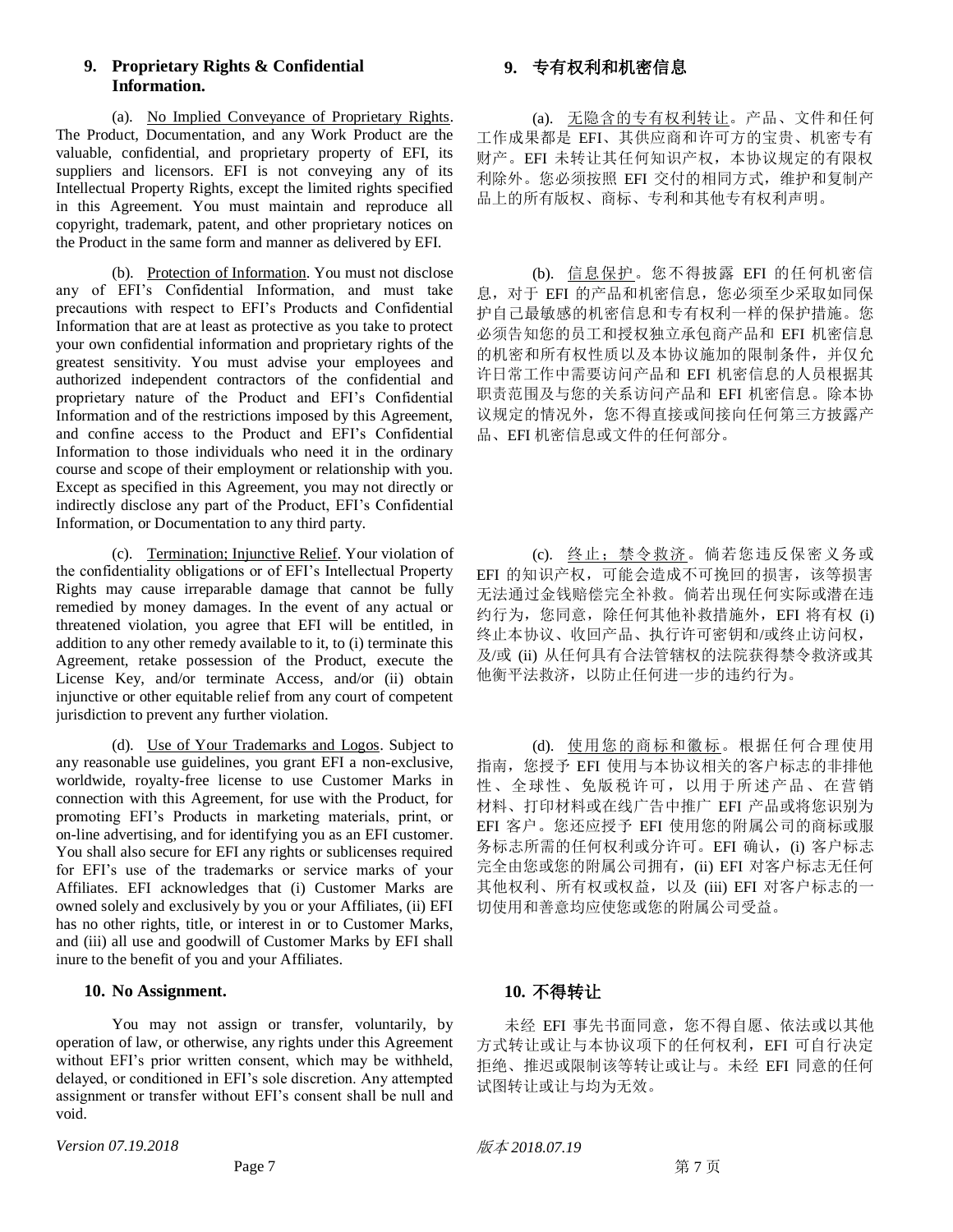### **11. Export Law Compliance. 11.** 遵守出口法律

The Product and related technology, information, and materials are subject to the export laws and regulations of the United States. You must comply with those and any other applicable export laws or regulations. You are solely responsible for obtaining any necessary export licenses and exemptions. The Product and related technology, information, and materials may not be exported or re-exported to any U.S.-embargoed country, to any person or entity on any list of prohibited parties designated by the U.S. government, or otherwise in violation of any export law or regulation.

## **12. Termination. 12.** 终止

(a). This Agreement may be terminated immediately upon written notice to the other party (i) by EFI, if you fail to make any required payment other than Maintenance Fees, (ii) by the non-breaching party, if you or EFI fails to cure a material breach within 30 days after written notice from the non-breaching party, or (iii) by EFI, if you cease doing business as a going concern, become the object of voluntary or involuntary bankruptcy or liquidation proceedings that are not dismissed within 60 days after the initial filing, or if a receiver is appointed with respect to a substantial portion of your assets.

(b). Upon termination, you must promptly (i) pay EFI all unpaid fees accrued before the termination, (ii) return all EFI Confidential Information and the Product, and (iii) return any materials, programs, manuals, and other items related to or derived from the Product in your possession or control. EFI shall use commercially reasonable efforts to provide you with any proprietary data belonging to you in the format in which it is stored by EFI at the time of termination.

### **13. Audit Rights. 13.** 审核权

EFI may audit your use of or Access to the Product. Any audit will take place after prior notice to you, during regular business hours, and in a manner that does not unreasonably interfere with your normal business. If the audit shows that you are using or accessing the Product in a way that violates this Agreement, EFI may invoice you for such use or Access, including late fees, interest, and expenses associated with the audit. If you do not timely pay that invoice, EFI may exercise its termination rights and pursue any other rights or remedies available to it.

### **14. Consent to Use Data. 14.** 同意使用数据

You acknowledge and agree that EFI may collect and use technical data and related information to facilitate providing and/or confirming authorized use of Products, Access, Professional Services, and/or Maintenance to and by you. Subject to EFI's then current privacy policy (available at https://www.efi.com/legal/privacy/) and applicable laws and regulations, you agree that EFI may (i) use this information to improve its products, to provide customized services or technologies to you, and/or to confirm authorized use, (ii) transfer this information to EFI's affiliates, agents, and

*Version 07.19.2018* 版本 *2018.07.19*

所述产品和相关技术、信息和材料受美国出口法 律和法规限制。您必须遵守这些法律和任何其他适用出口 法律或法规。您须全权负责获取任何必要的出口许可和免 税。不得将产品及相关技术、信息和材料出口或再出口至 任何美国禁运国家、美国政府指定的任何禁止缔约方名单 上的或以其他方式违反任何出口法律或法规的任何人士或 实体。

(a). 在另一方收到以下通知的情况下,可立即终 止本协议: (i) 来自 EFI 的通知, 若您未支付除维护费用以 外的任何必需费用,(ii) 来自守约方的通知, 若您或 EFI 未 能在收到守约方的书面通知后 30 天内补救重大违约行为, 或者 (iii) 来自 EFI 的通知, 若您停止作为一个经营主体经 营业务、成为自愿或非自愿破产或首次申请后 60 天内未撤 销的清算程序的对象或就您的大部分资产指定了接管人。

(b). 终止后,您必须立即 (i) 向 EFI 支付终止前产 生的所有未付费用,(ii) 返还所有 EFI 机密信息和产品及 (iii) 返还任何材料、程序、手册及衍生自您占有或控制的 产品或与之相关的其他项目。本协议终止时,EFI 应尽商 业上合理的努力以其存储的格式向您提供任何属于您的专 有数据。

EFI 可审核您对产品的使用或访问。任何审核都将 在事先向您发送通知的情况下,于正常营业时间内以不会 不合理地干扰您的正常营业的方式进行。若审核发现您在 以违反本协议的方式使用或访问产品,EFI 可就该等使用 或访问向您开具发票,其中包含滞纳金、利息和审核相关 费用。若您未能及时支付该发票, EFI 可行使其终 止权,并追究任何可用的其他权利或补救。

您确认并同意,EFI 可收集和使用技术数据和相关 信息,以便向您提供和/或确认您对产品、访问权、专业服 务和/或维护的授权使用。根据 EFI 其时现行的隐私政策 (载于 https://www.efi.com/legal/privacy/)及适用的法律和 法规,您同意, EFI 可 (i) 使用该等信息改进其产品、向您 提供定制化服务或技术和/或确认授权使用,(ii) 传输该等 信息至 EFI 的附属公司、代理商和合作伙伴, 以及 (iii) 传 输该等信息至美国和/或 EFI 或其附属公司、代理商和合作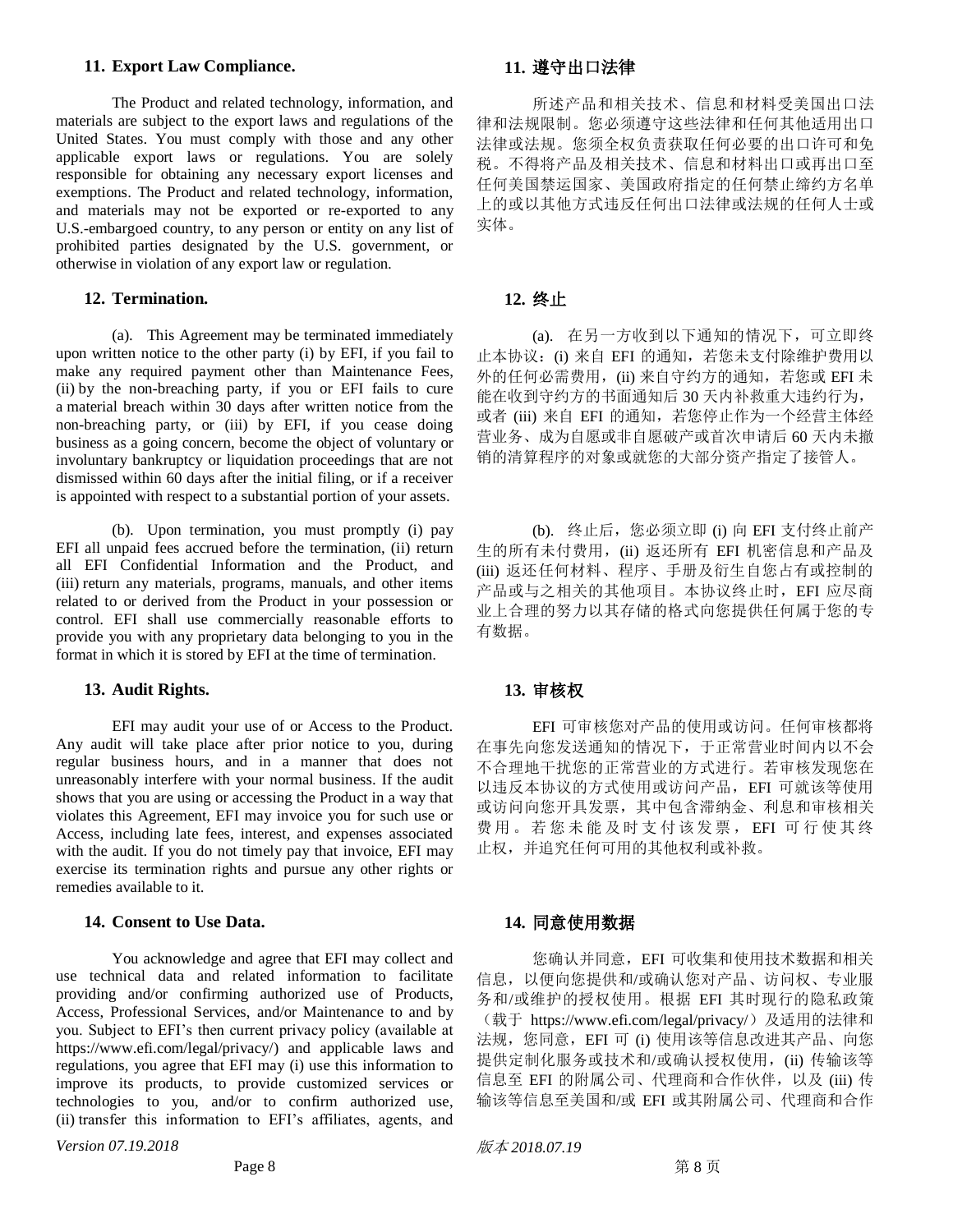partners, and (iii) transfer this information to the United States and/or any other country where EFI or its affiliates, agents, and partners maintain facilities.

### **15. General Provisions. 15.** 一般条款

(a). Taxes. Except with respect to income recognized by EFI, you will be liable for all tariffs, duties, and taxes, however designated or levied, based on your possession, use of, or Access to the Product, this Agreement, and/or any Professional Services, including but not limited to sales, use, value added, excise, services, personal property, or other taxes.

(b). Governing Law. This Agreement shall not be governed by the 1980 UN Convention on Contracts for the International Sales of Goods or any other international treaty or convention. Rather, this Agreement shall be governed in all respects by the laws of the State of California, USA, without regard to conflicts of laws principles. For all disputes related to this Agreement, the Product, Access, or any services provided under this Agreement, each party consents to the exclusive personal jurisdiction and venue of the state and federal courts in and for Santa Clara County, California, USA.

(c). Severability; Interpretation. If any provision of this Agreement is held to be illegal, invalid, or unenforceable by any court of competent jurisdiction, that provision will be fully severable and this Agreement will be construed and enforced as if it were not included. This Agreement shall be interpreted fairly in accordance with its terms and without any strict construction in favor or against either party. The captions are for convenience only and do not affect the scope, intent, or meaning of the provisions. Any failure or delay to enforce any provision of this Agreement shall not be deemed a waiver of EFI's right to do so.

(d). Language. This Agreement is only in English, which shall be controlling in all respects. If EFI has provided you with a translation, you agree that the translation is for your convenience only and that the English-language version, not the translation, will be legally binding. If there are any conflicts or inconsistencies between the English-language version and a translation, the English-language version will control. Any notices relating to this Agreement shall be in writing in English.

(e). Entire Agreement and Modification. With respect to the subject matter or any term of this Agreement: (i) this Agreement constitutes the entire understanding of the parties; (ii) this Agreement supersedes all prior and contemporaneous communications and understandings (including but not limited to discussions, representations, warranties, inducements, promises, and agreements); (iii) there are no such communications or understandings not explicitly contained herein; (iv) neither party has relied on any such communications or understandings except as explicitly contained in this Agreement; and (v) any waiver, modification, or amendment shall be effective only if in a writing signed by the parties, where email shall not constitute such a signed writing.

伙伴的设施所在的任何其他国家。

(a). 税务。除与 EFI 确认的收入相关的税务外, 您须根据您对产品、本协议和/或任何专业服务的占有、使 用或访问负责所有关税、税项和税务(不论以何种方式指 定或征收),包括但不限于销售税、使用税、增值税、消 费税、服务税、动产税或其他税项。

(b). 适用法律。本协议不受 1980 年联合国国际货 物销售合同公约或任何其他国际条约或公约管辖。然而, 本协议应在各方面受美国加州法律管辖,而不考虑法律冲 突原则。对于所有与本协议、所述产品、访问权或本协议 项下提供的任何服务相关的争议,各方均同意美国加利福 尼亚州圣克拉拉县的州和联邦法院的专属属人管辖权和审 判地。

(c). 可分割性;解释。若本协议的任何条款被任 何具有合法管辖权的法院认定为非法、无效或不可执行, 则该条款将被完全分割,且本协议将按不包含该条款来解 释和执行。本协议应按照其条款公平诠释,不得有任何有 利于或不利于任一方的狭义解释。标题仅为方便起见,不 影响条款的范围、意图或含义。未能或延迟执行本协议的 任何条款不得被视为 EFI 放弃执行的权利。

(d). 语言。本协议的英文版本对各方面都具有约 束力。如果 EFI 为您提供了翻译版本,您同意该翻译版本 仅供参考,而英文原版将具有法律约束力。如果英文原版 与翻译版本之间有任何冲突或不一致,请以英文原版为 准。任何与本协议有关的通知应以英语书写。

(e). 完整协议及修改。就本协议的主题或任何条 款而言: (i) 本协议构成双方之间的完整共识; (ii) 本协议取 代所有先前及同期的通信及谅解(包括但不限于讨论、 声明、保证、诱因、承诺及协议); (iii) 并无未明确载于本 协议的通信或谅解;(iv)任一方均未依赖任何该等通信或谅 解(明确载于本协议者除外); 及 (v) 任何豁免、修改或修 订仅当采用书面形式且经双方签署时方可生效,电邮不构 成该等经签署的书面文件。

*Version 07.19.2018* 版本 *2018.07.19*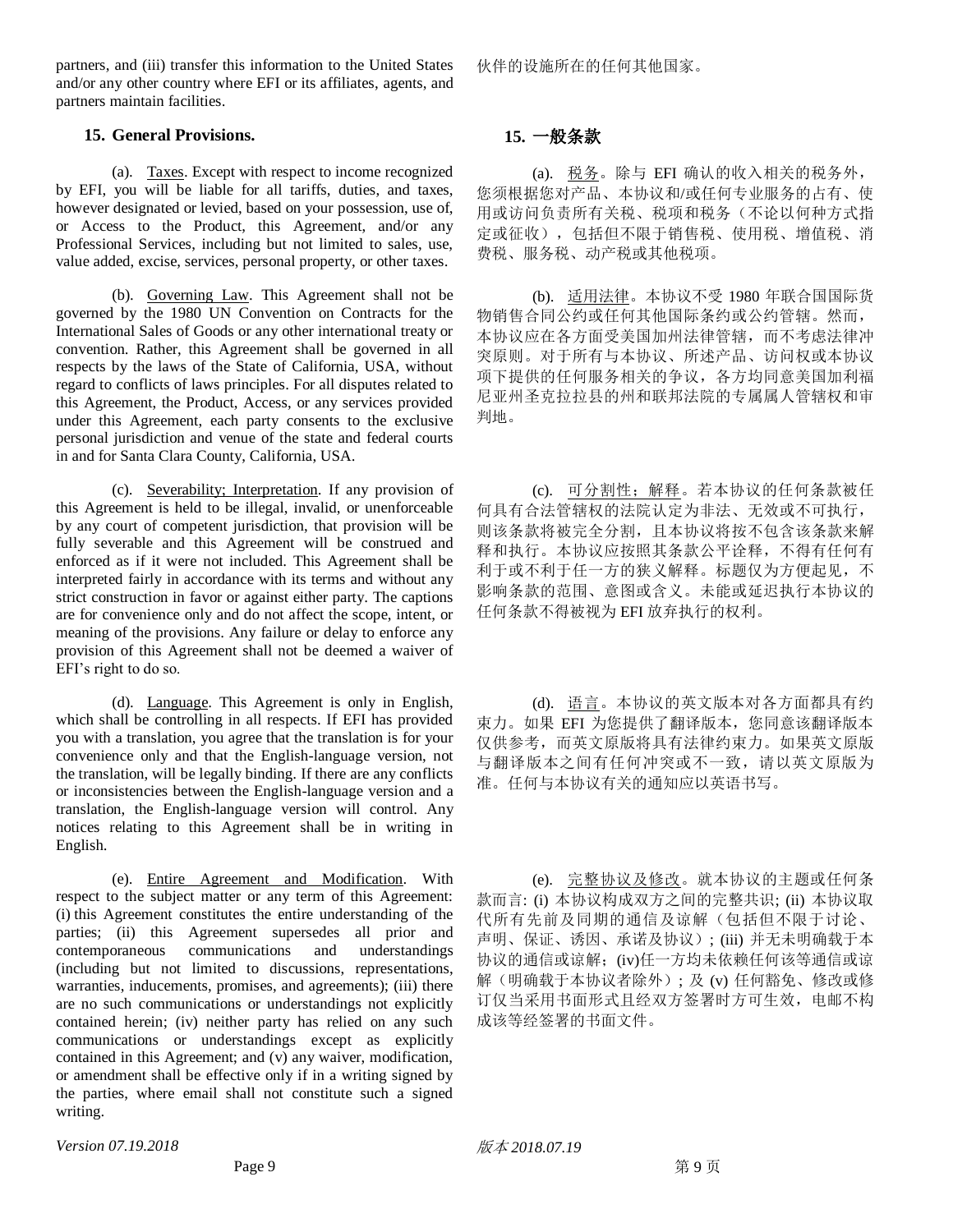(f). Orders and Acceptance. All orders for Products or Professional Services made pursuant to this Agreement are non-cancelable, non-refundable and must be submitted at least fifteen (15) days prior to the requested order delivery date. For any given order, you shall make the order and corresponding payment to EFI or its subsidiary or affiliate depending upon which company is making the sale of Products or Professional Services for that order. Orders shall not be deemed accepted or binding without written notification of acceptance from EFI. This Agreement shall govern all subsequent orders, and nothing contained in Customer's purchase orders or other communications shall in any way modify this Agreement.

(g). Independent Contractors. You and EFI, and our respective employees and representatives, are and shall be independent contractors with respect to the other party. Neither party by virtue of this Agreement shall have any right, power, or authority to act or create any obligation, express or implied, on behalf of the other party.

(h). Survival. The provisions of this Agreement that relate to fees and payment terms, ownership of intellectual property and proprietary rights, export law compliance, termination, confidentiality, infringement indemnification, warranty disclaimers, limitation of liability, governing law, survivability, force majeure, severability and interpretation, definitions, modification and use of software products owned or distributed by Microsoft, Oracle or Adobe included in an EFI Product shall survive termination of this Agreement.

(i). Force Majeure. Except for payment of monies, no party shall be liable for its failure to perform any obligations on account of strikes, shortages, failure or acts of suppliers, riots, insurrection, fires, flood, storm, explosions, acts of God, war, military operations, acts of terrorism whether actual or threatened, acts of a public enemy, epidemics, quarantines, governmental action, labor conditions, earthquakes, material shortages, or any cause that is similar to those enumerated or beyond the reasonable control of such party.

(j). Compliance With Laws. You may only use the Product in compliance with all applicable laws and regulations. Upon written notice to you, EFI may modify or suspend your use of or Access to the Product as necessary to comply with any law or regulation. Both parties acknowledge their responsibilities and commitments to abide by and comply with international anti-corruption laws, including but not limited to the United States Foreign Corrupt Practices Act and the United Kingdom Anti-Bribery Act, and any amendments and regulations relating to those laws, in addition to each of our own ethical guidelines (EFI's Code of Conduct is available online at [http://ir.efi.com/committee-details/code-business](http://ir.efi.com/committee-details/code-business-conduct-and-ethics)[conduct-and-ethics\)](http://ir.efi.com/committee-details/code-business-conduct-and-ethics). Specifically, for example, no employee, or any individual or entity acting on behalf of or for the benefit of either EFI or Customer, shall give or receive anything of value, or anything that may be perceived as valuable, to or from a government official or any other individual for the purpose of influencing any act, securing any improper advantage, or obtaining or retaining business.

(f). 订单与接受。根据本协议下达的关于产品或 专业服务的所有订单均不可取消、不可退款,且必须在要 求的订单交付日期前提前至少十五(15)天提交。对于任何 指定订单,您应向 EFI 或其附属公司或联属公司下达订单 及作出相应付款(取决于由哪一家公司销售该订单的产品 或专业服务)。若无 EFI 的书面接受通知,订单不得视为 已获接受或具有约束力。本协议应管辖所有后续订单,客 户的购买订单或其他通信的任何内容均不得以任何方式修 改本协议。

(g). 独立承包商。您和 EFI 及我们各自的员工和 代表为且应为另一方的独立承包商。本协议的任何一方均 不得拥有任何权利、权力或权威代表另一方执行或创造任 何明示或暗示的义务。

(h). 存续。本协议中有关费用和支付条款、知识 产权所有权和专有权利、遵守出口法律、终止、机密性、 侵权弥偿、免责声明、责任范围、适用法律、存续性、不 可抗力、可分割性和解释、定义、包含在 EFI 产品中由 Microsoft、Oracle 或 Adobe 拥有或分发的软件产品的修改 和使用的规定应在本协议终止后继续存续。

(i). 不可抗力。除支付款项以外,对于由于罢 工、物资短缺、供应商的作为或不作为、暴动、叛乱、火 灾、洪水、风暴、爆炸、天灾、战争、军事行动、实际或 潜在恐怖主义行为、公敌行为、传染病、检疫、政府行 为、劳工条件、地震、材料紧缺或任何与所列之项类似或 超出该等方合理控制的原因造成的未能履行任何义务,任 何一方概不承担任何责任。

(j). 遵守法律。您仅可根据所有适用法律和法规 使用产品。向您发出书面通知后,EFI 可根据需要修改或 暂停您对产品的使用或访问,以遵守任何法律或法规。双 方承认其充分尊重并自觉履行国际反腐败法律的责任和承 诺,包括但不限于美国《海外反腐败法》、英国《反贿赂 法》和与这些法律有关的任何修正和条例以及我们自己的 道德<br>道德<br>道德<br>道德 ( 您 可 在 线 浏 览 EFI 的 行 为 准 则 , 网 址 : [http://ir.efi.com/committee-details/code-business](http://ir.efi.com/committee-details/code-business-conduct-and-ethics)[conduct-and-ethics](http://ir.efi.com/committee-details/code-business-conduct-and-ethics))。具体而言,例如,代表公司或为 EFI 或客户的利益行事的任何员工、个人或实体均不得以 出于影响任何行为、牟取不正当利益或获得或保留业务之 目的,向政府官员或任何其他个人提供或接受其提供的有 价值或可能被视为有价值的东西。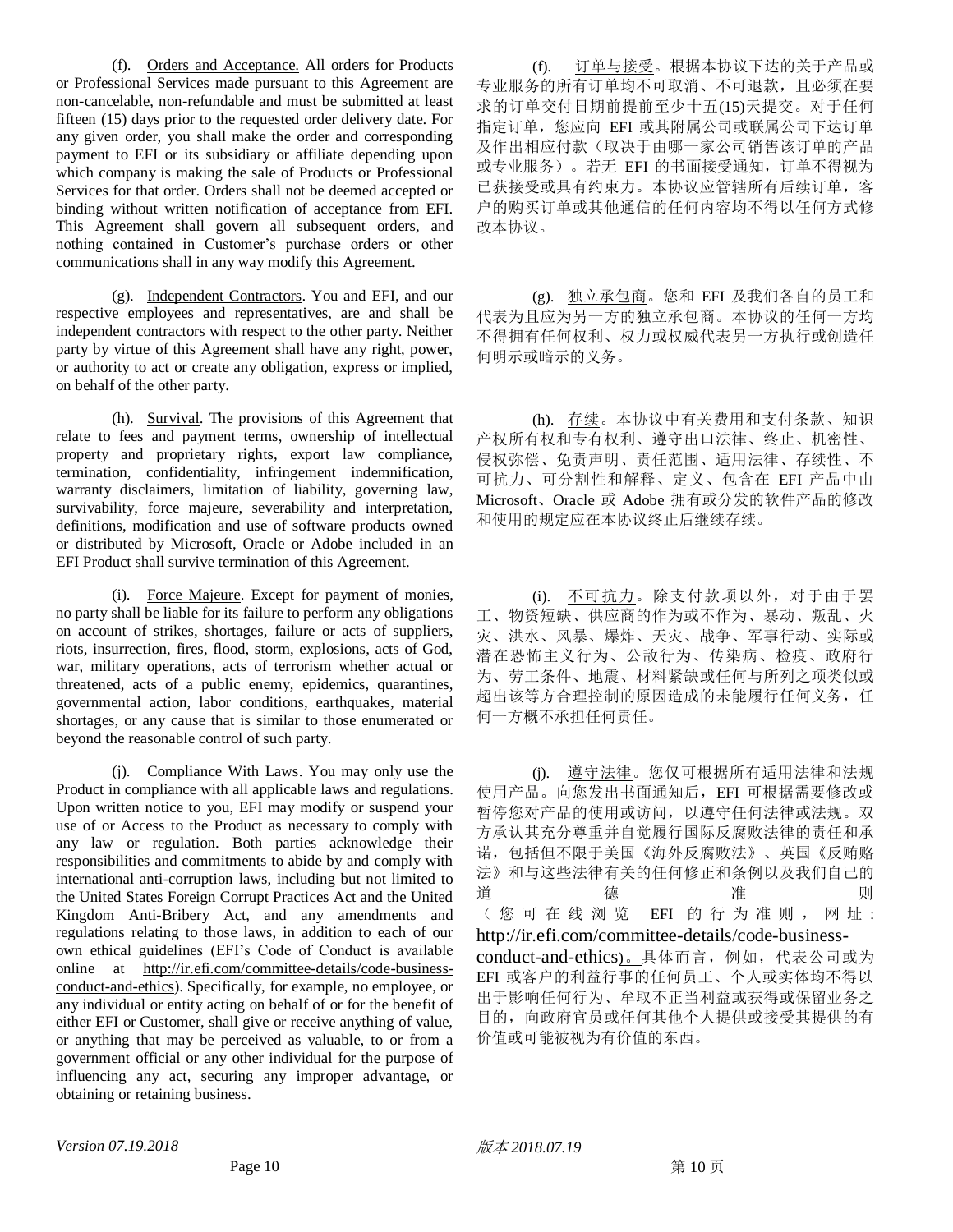(k). U.S. Government Restricted Rights. Use, duplication, or disclosure of the Product by the United States Government is subject to restrictions as set forth in FAR 12.212 or DFARS 227.7202-3 - 227.7202-4 and, to the extent required under U.S. federal law, the minimum restricted rights as set out in FAR 52.227-14, Restricted Rights Notice (June 1987) Alternate III(g)(3) (June 1987) or FAR 52.227-19 (June 1987). To the extent any technical data is provided pursuant to the Agreement, such data is protected per FAR 12.211 and DFARS 227.7102-2 and to the extent explicitly required by the U.S. Government, is subject to limited rights as set out in DFARS 252.227.7015 (November 1995) and DFARS 252.227-7037 (September 1999). If any of the abovereferenced agency regulations are modified or superseded, the subsequent equivalent regulation shall apply. The name of the Contractor is Electronics For Imaging, Inc.

(l). Delivery and Shipping Terms. Unless otherwise specified in the Purchase Documentation, where you are purchasing hardware: (i) EFI shall act as agent for Customer and procure insurance against risk of loss and/or procure and prepay for shipment, (ii) Customer agrees to reimburse EFI for all charges relating to the shipment of such hardware upon EFI providing an invoice for such charges. EFI shall use commercially reasonable efforts to ship such hardware as soon as practicable following execution of this Agreement and EFI's receipt of any required deposits. If the Customer requests a delay in delivery or otherwise causes a delay in the transportation process, EFI reserves the right to separately charge the Customer for any costs it incurs for paying the logistics company to store and warehouse such hardware on behalf of the Customer.

### **16. Products that include EFI Monarch Planner. 16.** 包含 **EFI Monarch Planner** 的产品

(a). The term "Product" as used in this Agreement includes the Adobe® PDF Library SDK and related documentation, and any upgrades, modified versions, updates, additions, and copies thereof.

(b). If the Product includes font software, you may embed the font software, or outlines of the font software, into your electronic documents to the extent that the font vendor copyright owner allows for such embedding. The fonts contained in this package may contain both Adobe Systems Incorporated ("Adobe") and non-Adobe owned fonts. You may fully embed any font owned by Adobe.

(c). You are hereby notified that Adobe, a Delaware corporation located at 345 Park Avenue, San Jose, CA 95110-2704 is a supplier of EFI and a third-party beneficiary to this Agreement to the extent that this Agreement contains provisions which relate to your use of any software, font programs, typefaces, and/or trademarks licensed or supplied by Adobe. Such provisions are made expressly for the benefit of Adobe and are enforceable by Adobe in addition to EFI.

### **17. E-Commerce Applications. 17.** 电子商务应用

If you have obtained a License for EFI e-commerce software, the following additional terms and conditions apply (as applicable):

*Version 07.19.2018* 版本 *2018.07.19*

(k). 美国政府限制权利。美国政府对所述产品的 使用、复制或披露受 FAR 12.212 或 DFARS 227.7202-3 - 227.7202-4 所载限制及(在美国联邦法律允许的范围内) FAR 52.227-14、限制权利通知(1987年 6月)替代 III(g)(3)(1987年6月)或 FAR 52.227-19(1987年6月) 所载最低限制权利规限。倘若任何技术数据乃根据本协议 提供, 则须根据 FAR 12.211 和 DFARS 227.7102-2 对该等 数据进行保护,且在美国政府明确要求的范围内,该等数 据受 DFARS 252.227.7015 (1995 年 11 月) 和 DFARS 252.227-7037 (1999年 9月)所载限制权利规限。 若任何上述提及的机构法规遭到修改或取代,则后续等价 法规应适用。承包商的名称为 Electronics For Imaging, Inc.。

(l). 交付与运输条款。除非购买协议另行规定, 否则, 当您购买硬件时: (i) EFI 应担任客户的代表, 购买 保险以防损失及/或促进装运及预付装运费用;(ii) 客户同 意在 EFI 提供相关费用的发票时,向 EFI 偿付所有与该硬 件发运有关的费用。EFI 应以商业合理的努力,在签署本 协议及收到任何必要的保证金后尽快将该硬件发运。若客 户要求延迟交付或导致运输流程延迟,EFI 保留向客户另 行收取其就代表客户向物流公司支付硬件的仓储费用所招 致的费用的权利。

(a). 本协议中使用的"产品"一词包括 Adobe® PDF Library SDK 和相关文件及其任何升级、修改版本、 更新、添加和副本。

(b). 若产品包含字体软件,您可将字体软件或字 体软件的大纲嵌入您的电子文档,只要字体供应商版权所 有者允许该等嵌入。该软件包中包含的字体可能包括 Adobe Systems Incorporated ("Adobe")和非 Adobe 拥有 字体。您可完全嵌入 Adobe 拥有的任何字体。

(c). 您兹获知,一家特拉华州公司 Adobe(地址: 345 Park Avenue, San Jose, CA 95110-2704) 为 EFI 的供应 商和本协议的第三方受益人,只要本协议包含关于您使用 Adobe 许可或提供的任何软件、字体程序、字样和/或商标 的条款。该等条款乃为了 Adobe 的利益明确制定,并可由 Adobe(除 EFI 外)强制执行。

若您已就 EFI 电子商务软件获得许可,以下附加 条款和条件将适用(如适用):

Page 11 and the set of the set of the set of the set of the set of the set of the set of the set of the set of the set of the set of the set of the set of the set of the set of the set of the set of the set of the set of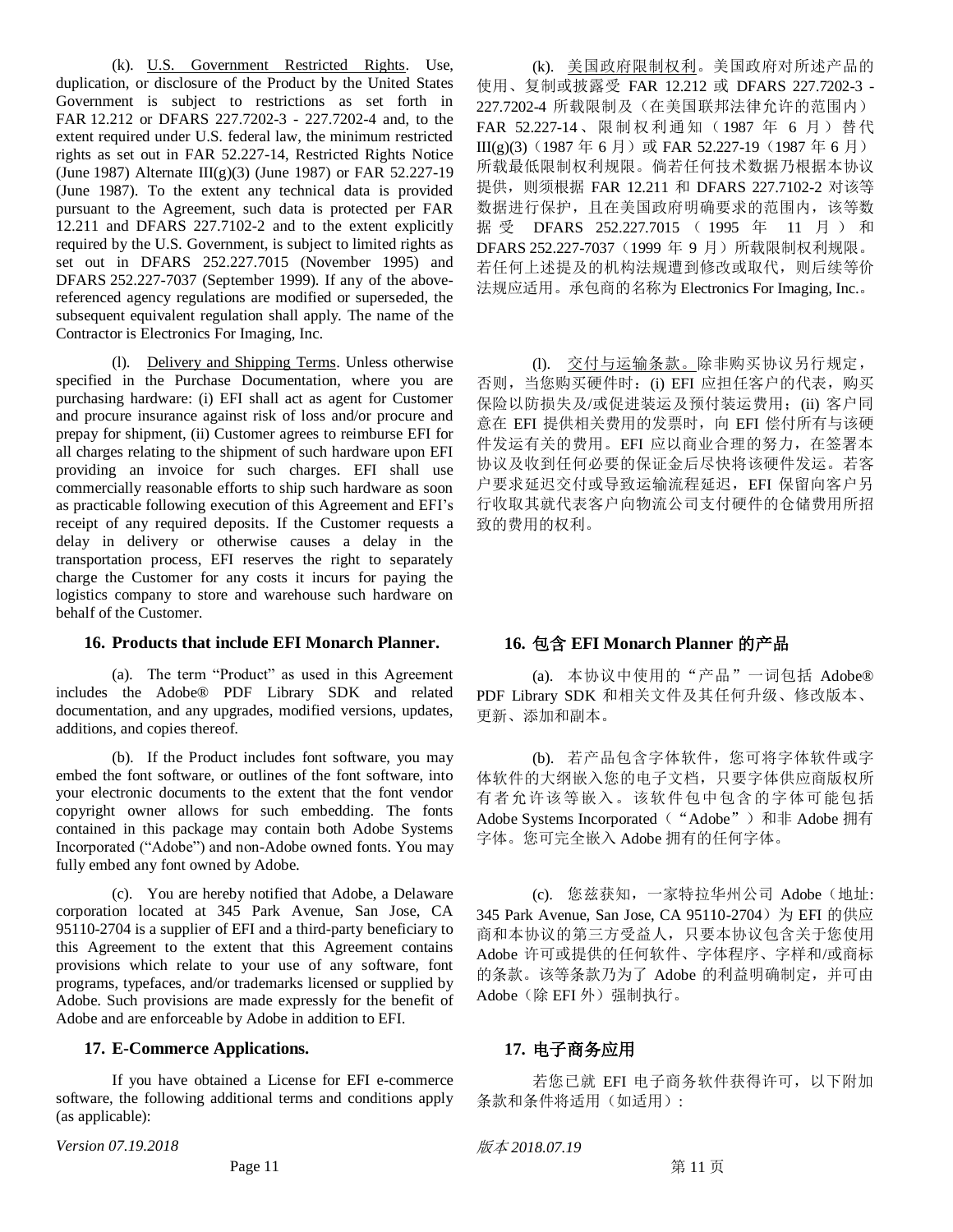(a). Use at Site Location. You may use or Access the Product only for activity at the Site Location. If you have more than one facility, you may not use or Access the Product for activity at any facility other than the Site Location(s) for which you have been granted a license.

(b). Links. You represent and warrant that you have the right to create and maintain, or to allow EFI to create and maintain, all Links to the Product and any other websites mutually agreed upon between you and EFI. You agree to incorporate EFI's "Powered by EFI" logo on any website utilizing EFI e-commerce software.

(c). Relationships with Third Parties. Use of or Access to the Product does not create a contract or other obligation between you and any of your customers or between EFI and any of your customers or vendors. EFI cannot and does not guarantee the performance of any of your customers, vendors, or other third parties. EFI shall have no liability in connection with any dispute between you and any third party. Any such dispute shall not relieve you of any obligation to EFI under this Agreement.

If you have a License for EFI Metrix software, EFI will provide you with a security key(s) to use the Product and grants you a limited, non-transferable, non-exclusive right and license to use the security key required for use with the Product. The Product may be accessed and used only by the number of concurrent users for whom you have obtained security keys or passwords. Safekeeping of the security keys and passwords is your responsibility. If you lose or otherwise disable the Security Key, your License may be terminated. Additional license fees may be charged for replacement security keys and passwords.

# **19. Products that include Microsoft Software (such as Windows or SQL Server).**

(a). The term "Product" as used in this Agreement includes certain Microsoft software and related documentation, associated media, "online" or electronic documentation, upgrades and updates. EFI does not own these products and the use thereof is subject to certain rights and limitations.

(b). Microsoft is not responsible for any support services for the Product. Notwithstanding the foregoing, in the event any support issues arise related to the Microsoft software that cannot be resolved by EFI, support to you may be provided by Microsoft pursuant to the Microsoft Premier support services agreement, or a similar type agreement, between EFI and Microsoft.

(c). The Product is not fault-tolerant. The Product is not designed or intended for use in any situation where failure or fault of any kind of the Product could lead to death or serious bodily injury of any person, or to severe physical or environmental damage ("High Risk Use"). You are not licensed to use the Product in, or in conjunction with, High

*Version 07.19.2018* 版本 *2018.07.19*

(a). 在现场位置使用。您仅可在现场位置使用或 访问产品,以便开展相关活动。若您不只有一个设施,您 不得在获得许可的现场位置以外的任何其他设施使用或访 问产品,以便开展相关活动。

(b). 链接。您声明并保证,您有权创建和维护, 或允许 EFI 创建和维护产品及您与 EFI 之间相互约定的任 何其他网站的所有链接。您同意将 EFI 的"Powered by EFI"徽标纳入任何使用 EFI 电子商务软件的网站。

(c). 与第三方的关系。使用或访问产品并不构成 您与您的任何客户或 EFI 与您的任何客户或供应商之间的 任何合同或其他义务。EFI 无法亦不会保证您的任何客 户、供应商或其他第三方履约。对于您与任何第三方之间 产生的任何争议,EFI 概不负责。任何该等争议均不得免 除您在本协议项下对 EFI 负有的义务。

### **18. EFI Metrix. 18. EFI Metrix**

若您就 EFI Metrix 软件获得许可, EFI 将向您提供 使用产品的安全密钥,并授予您使用该安全密钥所需的有 限、不可转让、非排他性权利和许可,以便您使用产品。 产品仅可由您为其获得安全密钥或密码的并发用户访问和 使用。妥善保管安全密钥和密码是您的责任。若您丢失或 以其他方式禁用安全密钥,您的许可可能会终止。更换安 全密钥和密码可能会收取附加许可费。

# **19.** 包含 **Microsoft** 软件(比如**: Windows** 或 **SQL Server**)的产品

(a). 本 协 议 中 使 用的 " 产 品 "一 词 包 括某 些 Microsoft 软件和相关文件、关联媒介、"在线"或电子 文档、升级和更新。EFI 并不拥有该等产品,其使用受某 些权利和限制规限。

(b). Microsoft 概不负责产品的任何支持服务。尽 管有上述规定,但若出现 EFI 无法解决的任何与 Microsoft 软件相关的支持问题, Microsoft 可根据 Microsoft 顶级支 持服务协议或 EFI 和 Microsoft 之间签订的类似协议向您提 供支持。

(c). 产品不具有容错性。不得将产品用于任何类 型的产品故障或缺陷可能导致任何人员死亡或严重身体伤 害或严重的物理或环境损害(下文简称"高风险用途") 的情况下。您未获授权在高风险用途或与之相关的用途中 使用产品。严格禁止高风险用途。举例来说,高风险用途 包括以下方面:联邦食品、药品和化妆品法案规定的飞机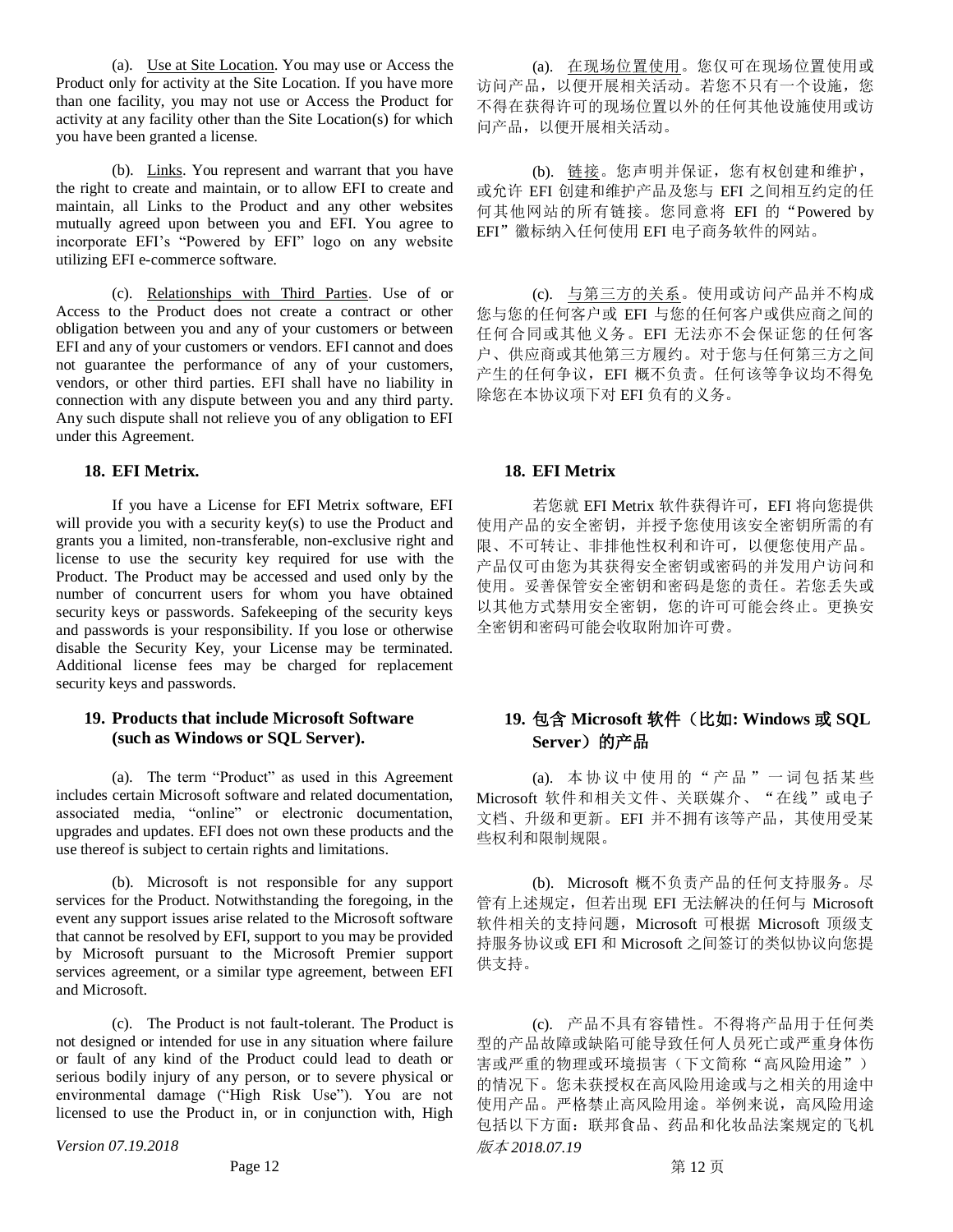Risk Use. High Risk Use is STRICTLY PROHIBITED. High Risk Use includes, for example, the following: aircraft or other modes of human mass transportation, nuclear or chemical facilities, and Class III medical devices under the Federal Food, Drug, and Cosmetic Act. Customer agrees not to use the Product in, or in connection with, any High Risk Use. You are responsible for taking all appropriate measures to ensure the safe use of the Product if used for such purposes and EFI and its suppliers, including Microsoft, shall not be liable for any claims or damages arising from such use.

# **20. Products that include Software Products Owned or Distributed by Oracle.**

(a). The term "Product" as used in this Agreement includes certain software products provided by EFI that are owned or distributed by Oracle USA, Inc. ("Oracle") and related program documentation (the "Oracle Programs"), EFI does not own the Oracle Programs and the use thereof is subject to certain rights and limitations. The Oracle Programs included herein are subject to a restricted use license and can only be used in conjunction with the Product. Oracle or its licensors retain all ownership of intellectual property rights to the Oracle Programs. You are hereby notified that Oracle is a supplier of EFI and a third-party beneficiary to this Agreement to the extent that this Agreement contains provisions which relate to your use of the Oracle Programs. Such provisions are made expressly for the benefit of Oracle and are enforceable by Oracle in addition to EFI.

(b). You acknowledge and agree that you are prohibited from (i) publishing any results of benchmark tests run on the Oracle Programs, (ii) using the Oracle Programs for rental, timesharing, subscription service, hosting, or outsourcing, and (iii) removing or modifying any program markings or notice of Oracle's or Oracle's licensors' proprietary rights.

(c). To the extent not prohibited by law, in no event will Oracle be liable for (i) any damages, whether direct, indirect, incidental, special, punitive or consequential, and (ii) any loss of profits, revenue, data or data use, arising from the use of the Oracle Programs.

(d). You hereby permit EFI to (i) report any audit results obtained pursuant to this Agreement above to Oracle to the extent such results are related to the Oracle Programs, or (ii) assign such rights to audit your use of the Oracle Programs to Oracle.

(e). You are hereby notified that some Oracle Programs may include source code that Oracle may provide as part of its standard shipment of such programs, which source code shall be governed by the terms of this Agreement.

(f). The Computer Information Transactions Act shall not apply to this Agreement.

*Version 07.19.2018* 版本 *2018.07.19* (g). You acknowledge and agree that in the event a third party technology may be appropriate or necessary for use with some Oracle Programs, it shall be specified in the Product

或其他人类大众运输模式、核或化学设施及 III 类医疗 器械。客户同意不在任何高风险用途或与之相关的用途中 使用产品。若用于该等目的,您须负责采取一切合理措施 确保安全使用产品,对于由该等使用引起的任何索赔或损 害赔偿, EFI 及其供应商(包括 Microsoft)概不承担任何 责任。

# **20.** 包含由 **Oracle** 拥有或发行的软件产品的产品

(a). 本协议中使用的"产品"一词包括 EFI 提供 的由 Oracle USA, Inc. (下文简称"Oracle")拥有或发行的 软件产品及相关的程序文件(下文简称"Oracle 程序"), EFI 并不拥有 Oracle 程序且其使用受某些权利和限制规限。 本文所载 Oracle 程序受限制使用许可规限,且仅可与产品 一起使用。Oracle 或其许可方保留所有 Oracle 程序知识产 权的所有权。您兹获知,Oracle 是 EFI 的供应商和本协议 的第三方受益人,只要本协议包含关于您使用 Oracle 程序 的条款。该等条款乃为了 Oracle 的利益明确制定,并可由 Oracle(除 EFI 外)强制执行。

(b). 您确认并同意,您不得 (i) 发布任何在 Oracle 程序上运行的基准测试的结果,(ii) 将 Oracle 程序用于租 赁、分时、订阅服务、托管或外包,以及 (iii) 删除或修改任 何程序标记或有关 Oracle 或 Oracle 许可方专有权利的声明。

(c). 在法律不禁止的范围内,在任何情况下,对 于由使用 Oracle 程序引起的 (i) 任何直接、间接、附带、 特殊、惩罚性或从属损害和 (ii) 任何利润、收入、数据或 数据使用损失,Oracle 概不承担任何责任。

(d). 您兹允许 EFI (i) 向 Oracle 报告根据本协议获 得的任何审核结果,只要该等结果与 Oracle 程序相关,或 者 (ii) 将审核您对 Oracle 程序的使用的权利转让给 Oracle。

(e). 您兹获知,一些 Oracle 程序可能包含 Oracle 可作为该等程序标准发货的一部分提供的源代码,该等源 代码应受本协议条款管辖。

(f). 计算机信息交易法不适用于本协议。

(g). 您确认并同意,当一些 Oracle 程序可能适合 或需要与第三方技术一起使用时,应在产品包文件中指明

Page 13 and the set of the set of the set of the set of the set of the set of the set of the set of the set of the set of the set of the set of the set of the set of the set of the set of the set of the set of the set of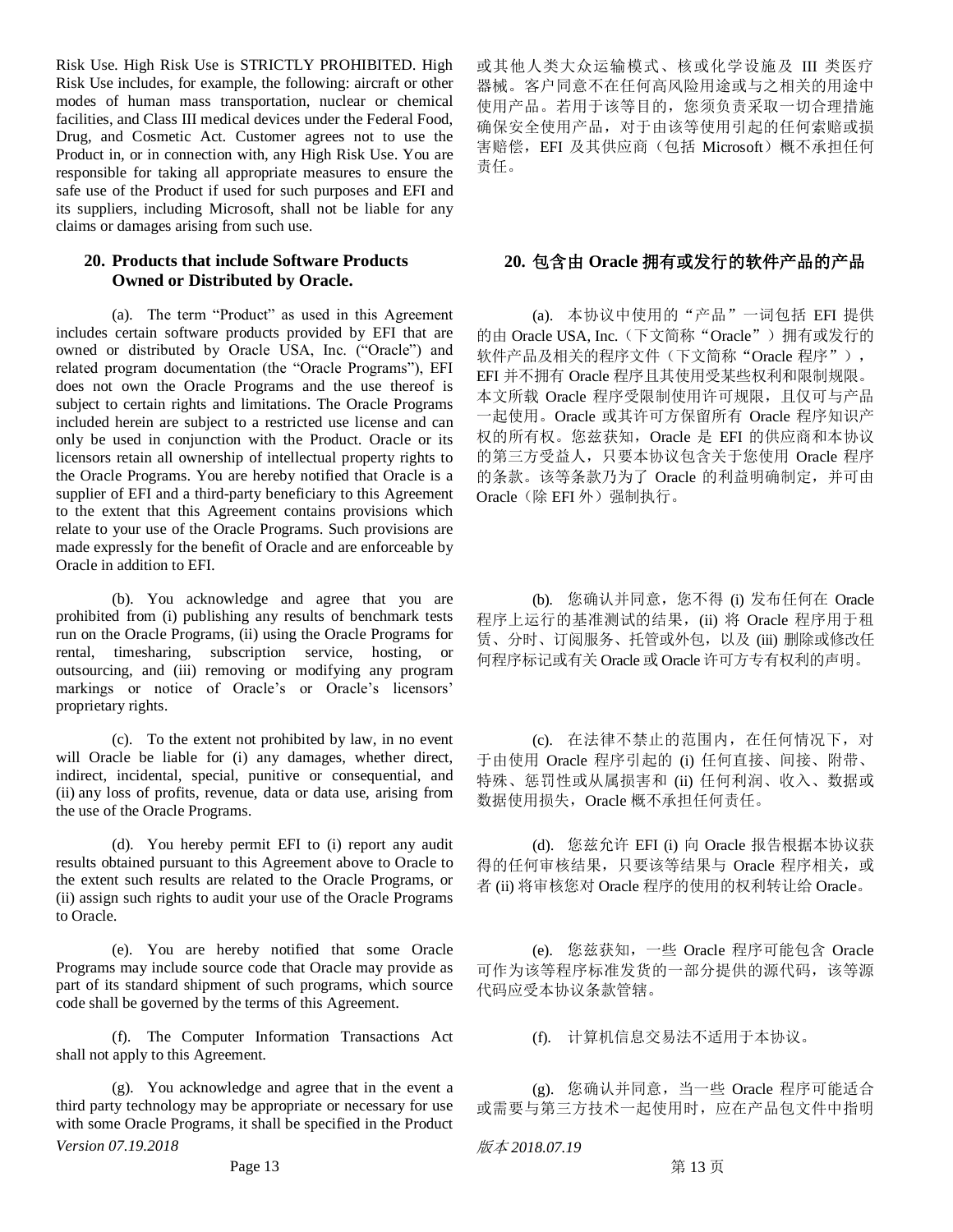package documentation or as otherwise noted, and such third party technology is licensed to you only for use with the Product under the terms of the third party license agreement specified in the Product package documentation or as otherwise noted, and not under the terms of this Agreement.

# **21. EFI Escada Corrugated Control Hardware. 21. EFI Escada** 瓦楞控制硬件

(a). Limited Warranty. Notwithstanding Section 6(a) and subject to Section 6(c), if you are purchasing EFI Escada corrugated control hardware, EFI warrants to you that, subject to your maintaining such hardware Products in accordance with the Documentation, those hardware Products shall materially conform to the applicable specifications set forth in the Documentation provided to you at the time of installation for a period of (1) year commencing on the installation date ("Hardware Warranty Period").

(b). Hardware RMA Procedures. During the Hardware Warranty Period, EFI, at its option and in its sole discretion, will repair or replace such parts or components with new, used or refurbished parts or components.

### **22. Open Source Software. 22.** 开源软件

Some versions of the Products contain open source software. Open source software is licensed to you under that software's own license terms, which can be found in the "Help," "About," "Read Me," or other specified portion of the Product. You are responsible for complying with any terms and conditions applicable to any open source software. To the extent that this Agreement imposes greater restrictions on you than the open source software license terms, the open source software license terms shall control, but solely with respect to such open source software.

# **23. EFI Optitex and Fiery DesignPro. 23. EFI Optitex** 和 **Fiery DesignPro.**

If you have a License for EFI Optitex or Fiery DesignPro products, the following additional terms and conditions apply:

(a). Except as noted below, if you are being granted a perpetual License to the Product, you may only use, install and operate the Product on a single computer, which shall be identified with a USB dongle or a software key, and you may not use, install, or operate the Product on a server multi-user system, or permit such prohibited use, installation or operation. If you are being granted a "Floating User" perpetual License, you may use, install and operate the Product on a server-based multi-user system, *provided that* at no time may your total number of active concurrent users of the Product exceed the total number of perpetual Licenses you have for the Product.

(b). The Site Location requirements in Section 1(c) do not apply.

(c). You may not collect any information about any communication transmitted on computers used to operate the Product by monitoring, interdicting or intercepting any process within the Product.

*Version 07.19.2018* 6. The contraction of the contraction of the contraction of the contraction of the contraction of the contraction of the contraction of the contraction of the contraction of the contraction of the con

或以其他方式说明,且该等第三方技术仅可根据产品包文 件指明或以其他方式说明的第三方许可协议的条款(而非 本协议的条款)与产品一起使用。

(a). 有限保证。不论第 6(a) 条有何规定,在不抵 触第 6(c) 条的前提下,如果您购买 EFI Escada 瓦楞控制硬 件,EFI 向您保证,只要您根据文件维护该等硬件产品, 该等硬件产品应能在自安装之日起一(1)年(下文简称"硬 件保修期")内实质上符合在安装时向您提供的文件载列 的适用规格。

(b). 硬件 RMA 程序。在硬件保修期内,EFI 可根 据其选择及唯一酌情,以全新、二手或翻新的部件或组建 维修或更改该等部件或组件。

一些产品版本包含开源软件。开源软件乃根据该 软件自己的许可条款授权给您,该等条款可在产品的 "帮助"、"关于"、"阅读我"或其他指定部分找到。 您须负责遵守任何适用于开源软件的条款和条件。若本协 议相比开源软件许可条款为您施加了更多限制,则应以开 源软件许可条款为准,但仅针对该等开源软件。

如果您获得 EFI Optitex 或 Fiery DesignPro 产品许 可,下列附加条款和条件将适用:

(a). 除下文指出的情况外,若您获授产品的永久 许可,您仅可在单台计算机上使用、安装和运行产品, 该计算机应使用 USB 加密狗或软件密钥进行标识, 且您不得在服务器多用户系统上使用、安装或运行产品或 允许该等受禁使用、安装或运行。若您获授"浮动用户" 永久许可,您可在基于服务器的多用户系统上使用、安装 和运行产品, 只要您的产品活跃并发用户总数绝不超过您 就产品获得的永久许可总数。

(b). 第 1(c) 条中的现场位置要求不适用。

(c). 您不得通过监控、阻拦或拦截产品内的任何 过程来收集任何关于在运行产品的计算机上传输的任何通 信的信息。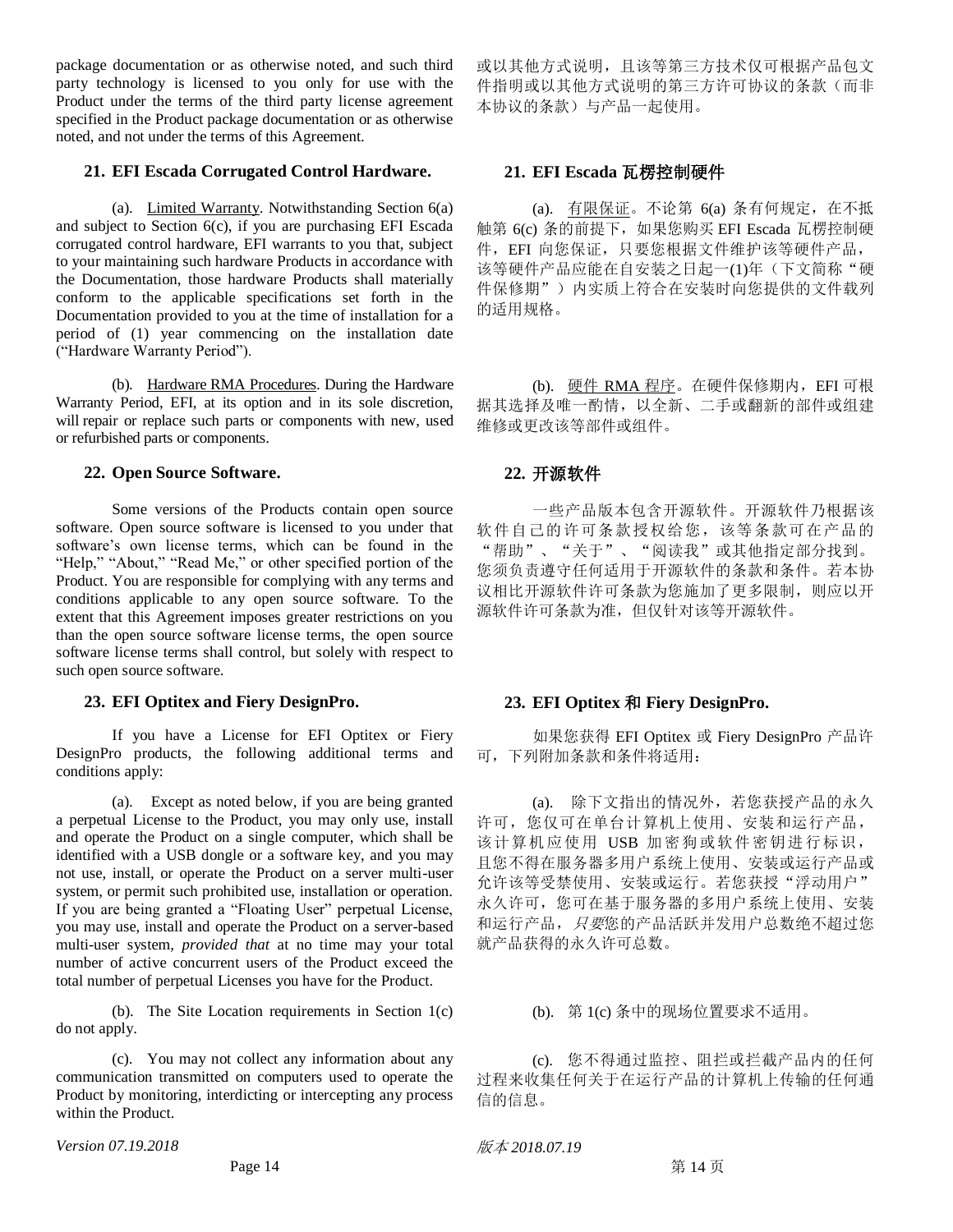(d). You may not embed or nest the Product, or any part thereof, including any functionality, feature, or technology, in any other software or platform.

(e). Internet-Based Services Components. The Product contains components that may enable and facilitate the use of certain Internet-based services. You acknowledge and agree that, as part of that process, EFI may verify the version of the Product and/or its components that you are using and that all data collected may be sent to EFI's servers using your internet, network connections and/or infrastructure.

(f). Unless otherwise noted on your Purchase Documentation, all Licenses to Access EFI Optitex are for designated users only and cannot be shared or used by more than one user concurrently, *provided that* you may change the named user for a License as needed by providing prior notice to EFI.

(g). If the Product is configured by or for you to employ any tracking technology, then you shall be solely responsible for: (i) complying with all applicable legal requirements relating to such use, including but not limited to providing any notice and/or obtaining any consent to the use of such technology. You also agree to indemnify and hold EFI harmless from any liability, damages, or costs relating to your use of such technology.

# **24. Definitions. 24.** 定义

"**Access**" means the connection to and use of a Product by Customer via an Internet web browser under the terms of this Agreement.

"**Affiliate**" means any entity directly or indirectly controlling, controlled by, or under common control with a party.

"**Agreement**" means this EFI License and Purchase Agreement.

"**Confidential Information**" means any information that you have been informed or have a reasonable basis to believe is confidential to EFI, whether provided to you before, on, or after this Agreement, including, for example, ideas, programs, data, software, systems configurations, reports, projections, initiatives, customer data, or other business or technical information. Confidential Information includes any written information marked as confidential or proprietary, and any information disclosed orally or visually that is identified as confidential or proprietary at or around the time of its disclosure. All EFI Intellectual Property Rights and technical information related to the Product are Confidential Information whether or not marked as confidential or proprietary.

"**Customer Data**" means data generated by and/or through Customer's Access to and/or use of a Product or Hosting Services.

"**Customer Marks**" means your name and logo or other trademarks, service marks, or other marks.

*Version 07.19.2018* 6. The contraction of the contraction of the contraction of the contraction of the contraction of the contraction of the contraction of the contraction of the contraction of the contraction of the con

(d). 您不得在任何其他软件或平台上嵌入或嵌套 产品或其任何部分,包括任何功能、特性或技术。

(e). 基于互联网的服务组件。产品包含一些可能 会支持和促进某些基于互联网的服务的使用的组件。您确 认并同意,作为该过程的一部分,EFI 可验证您正在使用 的产品和/或其组件的版本,以及所有收集的数据可通过您 的互联网、网络连接和/或基础设施发送至 EFI 服务器。

(f). 除非您的采购文件中另有说明,否则 EFI Optitex 的所有访问许可均仅针对指定用户,不得同时由多 个用户共享或使用, 前提是您可根据需要通过事先通知 EFI 更改许可指定用户。

(g). 若 产 品 由 您 或为 您 配 置 以使 用 任 何跟 踪 技术, 则您须全权负责: (i) 遵守所有与该等使用相关的适 用法律要求,包括但不限于提供任何通知和/或就该等技术 的使用获取任何同意。您还同意就您对该等技术的使用所 引起的任何责任、损害或费用向 EFI 作出弥偿,并使其免 受损害。

"访问"是指客户根据本协议条款通过互联网网络浏览器 对产品的连接和使用。

"附属公司"是指任何直接或间接控制或受控于一方或与一 方共同受控的实体。

"协议"是指 EFI 许可和采购协议。

"机密信息"是指您已获知或有合理的依据认为对 EFI 具 有机密性的信息(无论该等信息是在本协议签署之前、之 时或之后提供给您),其中包括:创意、程序、数据、软 件、系统配置、报告、预测、举措、客户数据或其他业务 或技术信息。机密信息包括任何标记为机密或专有的书面 信息及任何以口头或视觉形式披露、在披露之时或前后被 视为机密或专有的信息。所有与产品相关的知识产权和技 术信息均为机密信息,无论是否标记为机密或专有。

"客户数据"是指由和/或通过客户访问和/或使用产品或 托管服务所产生的数据。

"客户标志"是指您的名称、徽标或其他商标、服务标志 或其他标志。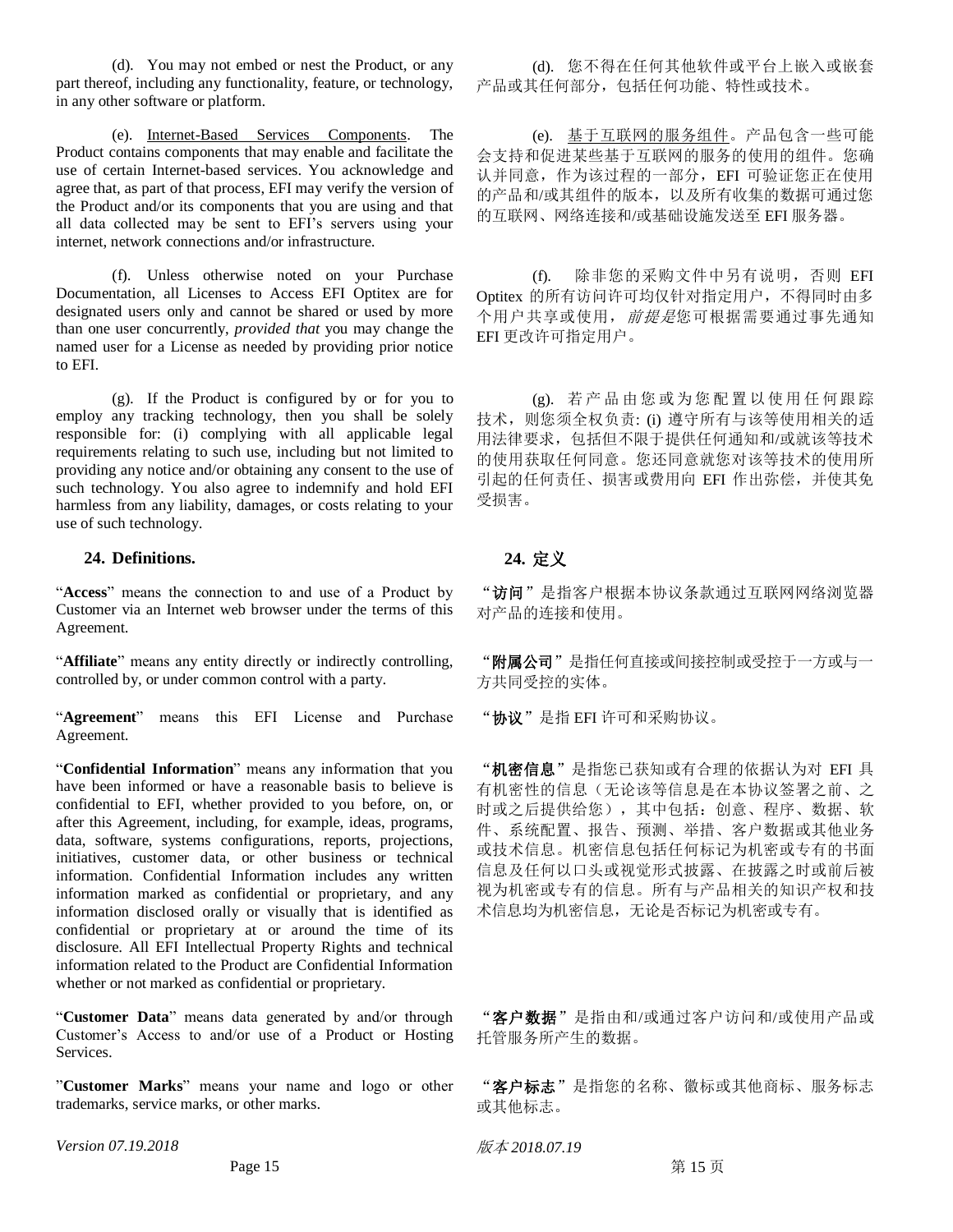"**Documentation**" means user's guides, manuals, and other information related to the Product or Professional Services.

"**EFI**" means Electronics For Imaging, Inc., Electronics For Imaging BV, Electronics For Imaging United Kingdom Limited, Metrics Sistemas De Informacao Ltda., alphagraph Team GmbH, or such other EFI subsidiary or affiliate referred to in the Purchase Documentation.

"**Excluded License**" means any license that requires as a condition of use, modification, and/or distribution of software subject to the Excluded License, that such software or other software combined and/or distributed with such software be (i) disclosed or distributed in source code form, (ii) licensed for the purpose of making derivative works, or (iii) redistributable at no charge.

**"Fees"** means the fees for the Product, Access, or Professional Services, including any fees set forth in your Purchase Documentation, license fees, hardware fees, Term License Fees, Hosting Fees, Maintenance Fees, or other applicable fees. Unless otherwise specified in the Purchase Documentation, payments for any fees must be made within 30 days of the date of the invoice in the currency listed in the Purchase Documentation. Any amount not paid when due shall be subject to a service charge equal to the lesser of one and one-half percent (1.5%) per month or the maximum amount permitted by law, and EFI may defer shipments of Products and/or provision of services until all overdue payments are received. Payment of the service charge will not foreclose any other right that EFI may have as a consequence of late payment. In the event that EFI is required to take legal action to collect unpaid amounts, and EFI is successful in such action, Customer will reimburse all costs and reasonable attorneys' fees incurred by EFI in such action.

"**Hosting Fees**" means the hosting fees described in the Purchase Documentation. Unless otherwise specified in the Purchase Documentation, payment obligations for Hosting Fees shall commence on the first day of the next month following 30 days from the Start Date

"**Initial Term**" means the three-year period of time beginning on the Start Date.

"**Intellectual Property Rights**" means, individually or collectively, any patent, copyright, trademark, service mark, trade secret, trade name, or other intellectual property right.

"IP Claim" means a lawsuit filed against you by a third party that is not a patent assertion entity or non-practicing entity.

"**License**" means the license granted to you for the Product you have obtained.

"**License Key**" means a programming code included in the Product that, if executed or deactivated, renders the Product or portions of it inoperable.

"文件"是指用户指南、手册和其他与产品或专业服务相 关的信息。

"**EFI**"是指 Electronics For Imaging, Inc.、Electronics For Imaging BV 、 Electronics For Imaging United Kingdom Limited、Metrics Sistemas De Informacao Ltda.、alphagraph Team GmbH 或采购文件中提述的该等其他 EFI 子公司或附 属公司。

"排除许可"是指任何作为使用、修改和/或发行受排除许 可规限的软件的条件,要求该等软件或与该等软件结合使用 和/或发行的其他软件 (i) 以源代码形式披露或发行、(ii) 出于 制作衍生作品的目的授予许可或 (iii) 可免费再发行的许可。

"费用"是指产品、访问或专业服务的费用,包括您的采购 文件中载列的任何费用、许可费、硬件费、短期许可费、托 管费、维护费或其他适用费用。除非采购文件中另有规定, 否则任何费用均须以采购文件所列货币形式自开发票之日起 30 日内支付。对于任何到期未付金额,买方须每月支付百 分之一点五 (1.5%) 或法律允许的最大金额的服务费,以较 小者为准, 且 EFI 可延迟产品发货及/或服务供应, 直至收 到所有欠付的款项。支付服务费将不会妨碍 EFI 由于买方逾 期付款可能享有的任何其他权利。倘若 EFI 必须采取法律行 动来获取未付金额,且在该等行动中胜诉,买方将补偿 EFI 因该等行动而产生的所有成本和合理的律师费用。

"托管费用"是指采购文件中描述的托管费用。除非采购 文件中另有规定,否则,托管费用的支付义务应自开始日 期起 30 天后第一个月的第一天开始。

"初始期限"指自开始日期起计的三年期限。

"知识产权"是指(单称或统称)任何专利权、版权、商 标、服务标志、商业机密、商品名或其他知识产权。

"知识产权索赔"是指非专利主张实体或非实施实体的第 三方对您提起的诉讼。

"许可"是指就您取得的产品授予您的许可。

"许可密钥"是指产品中包含的编程代码, 若执行或禁用, 会让产品或其部分变得不可操作。

*Version 07.19.2018* 6. The contraction of the contraction of the contraction of the contraction of the contraction of the contraction of the contraction of the contraction of the contraction of the contraction of the con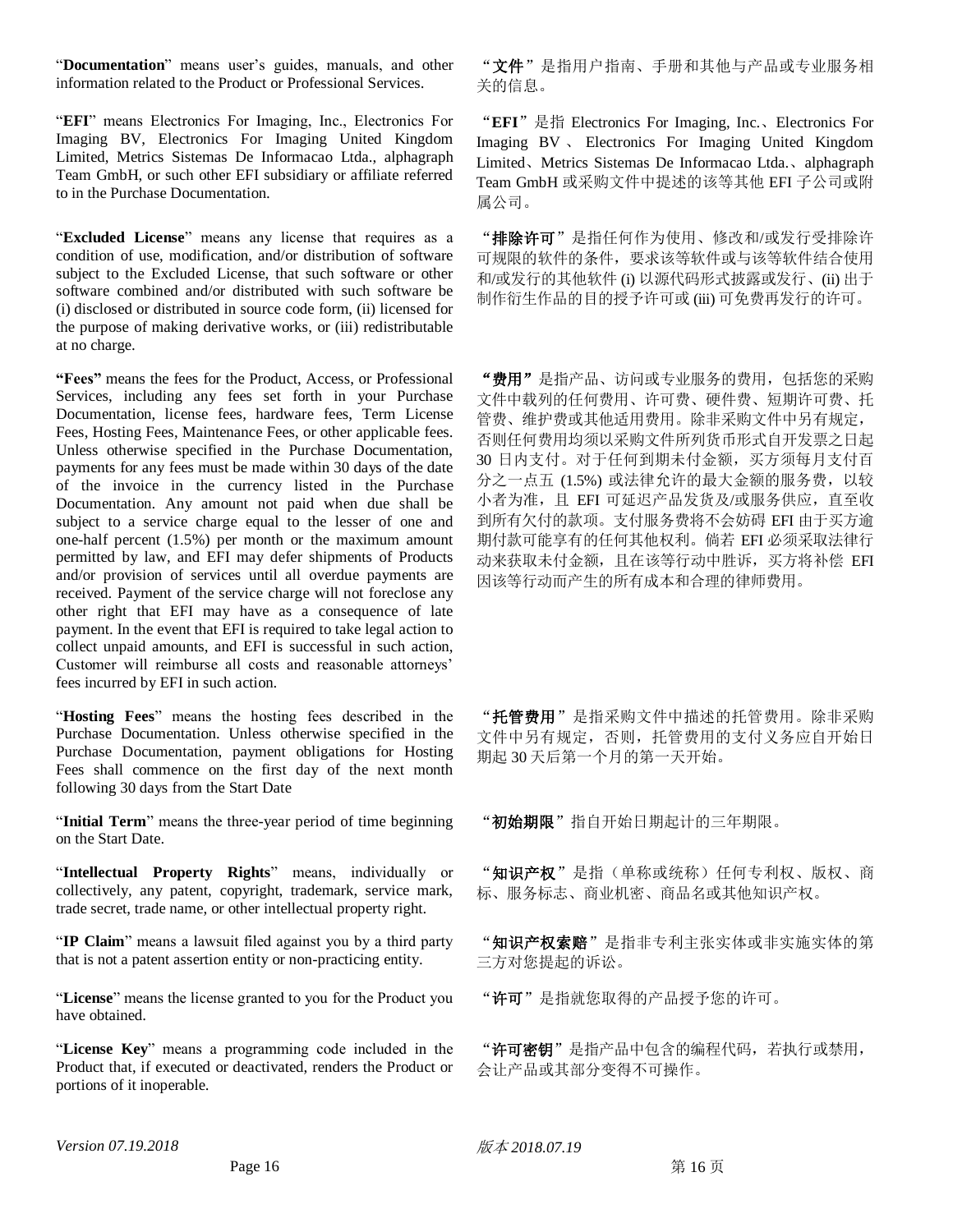"**Link**" means a hypertext reference that, when activated, moves users from one website to another on the Internet.

"**Maintenance Fees**" means the support and/or maintenance fees charged by EFI and/or a third party for the Product. Unless otherwise specified in the Purchase Documentation, payment obligations for Maintenance Fees shall commence on the first day of the next month following 30 days from the Start Date and continue for the period specified in the Purchase Documentation. Any use of a virtual private network or other requirement that requires EFI to act outside of its normal processes in order to provide Maintenance to you may be subject to additional fees.

"**Maintenance**" means (i) correction of material defects so that the Product will operate materially in conformity with the warranties in this Agreement, (ii) periodic updates that incorporate corrections of material defects and fixes of minor bugs in the Product, (iii) telephone or email/electronic consultation services regarding the use of the Product during EFI's standard support hours, and (iv) enhancements and/or revisions to software components of the Product, which shall be subject to additional charge unless they are provided at no charge to substantially all other licensees.

"**Product**" means Software or hardware, and may also include third party software and documentation, downloads, on-line materials, bug fixes, patches, releases, release notes, updates, upgrades, technical support materials, and information related to the EFI software or hardware.

"**Professional Service(s)**" means any training, installation, implementation, customization and/or other professional services provided by EFI to Customer.

"**Purchase Documentation**" means the purchase order, investment summary, statement of work, written agreement, or other documentation executed by you by which you agreed to obtain a license, product, or service from EFI or one of EFI's partners.

"**Renewal Term**" means the three-year period following the Initial Term or another Renewal Term unless specified otherwise in your Purchase Documentation. Fees for any Renewal Term may be increased to EFI's then-current fees.

"**Site Location**" means the printing plant or facility specified in the Purchase Documentation.

"**Software**" means the EFI software listed on the Purchase Documentation or licensed to you under this Agreement.

"**Start Date**" means the Effective Date of the Purchase Documentation or the date the Product is made available to you, whichever is later.

"**Term License Fees**" means the term license fees for the Product described in the Purchase Documentation, the payment of which entitles you to Maintenance at no additional charge. Unless otherwise specified in the Purchase Documentation, payment obligations for Term License Fees shall commence on the Start Date.

*Version 07.19.2018* 6. The contraction of the contraction of the contraction of the contraction of the contraction of the contraction of the contraction of the contraction of the contraction of the contraction of the con

"链接"是指超文本引用,一旦激活,会让互联网用户从一 个网站跳转至另一个网站。

"维护费用"是指 EFI 和/或第三方就产品收取的支持和/或 维护费用。除非采购文件中另有规定,否则,维护费用的 支付义务应自开始日期起 30 天后第一个月的第一天开始, 并在购买文件规定的期限内持续。对任何虚拟专用网络的 使用或要求 EFI 在其正常过程之外采取行动以向您提供维 护都可能需要支付额外费用。

"维护"是指 (i) 修正重大缺陷, 以便产品基本按照本协议 中的保证运行,(ii) 定期更新, 以将重大缺陷修正和小漏洞 修复纳入产品,(iii) EFI 标准支持时间内关于产品使用的电 话或电子邮件/电子咨询服务,以及 (iv) 加强或修订产品软 件组件(应收取额外费用,除非向几乎所有其他获许可方 均免费提供)。

"产品"是指软件或硬件,还可包括第三方软件和文件、 下载、在线材料、漏洞修复、补丁、发布、发布说明、 更新、升级、技术支持材料和与 EFI 软件或硬件相关的信 息。

"专业服务"是指由 EFI 向客户提供的任何培训、安装、 实施、定制和/或其他专业服务。

"采购文件"是指采购订单、投资摘要、工作说明书、书 面协议或其他由您签署、据此您同意从 EFI 或其合作伙伴 处获取许可、产品或服务的文件。

"续期期限"是指初始期限结束后的三年期限或您的采购 文件中另行规定的其他续期期限。任何续期期限的费用均 可添加至 EFI 其时现行的费用。

"现场位置"是指采购文件中指定的印刷厂或设施。

"软件"是指采购文件中载列的或根据本协议授权给您的 EFI 软件。

"开始日期"指购买文件的生效日期或产品向您提供的日 期,以较晚者为准。

"短期许可费"指购买文件所述产品的短期许可费,支付该 许可费后,您有权获得维护服务,而无需支付额外的费用。 除非购买文件另行规定,否则,短期许可费的支付义务应自 开始日期开始。